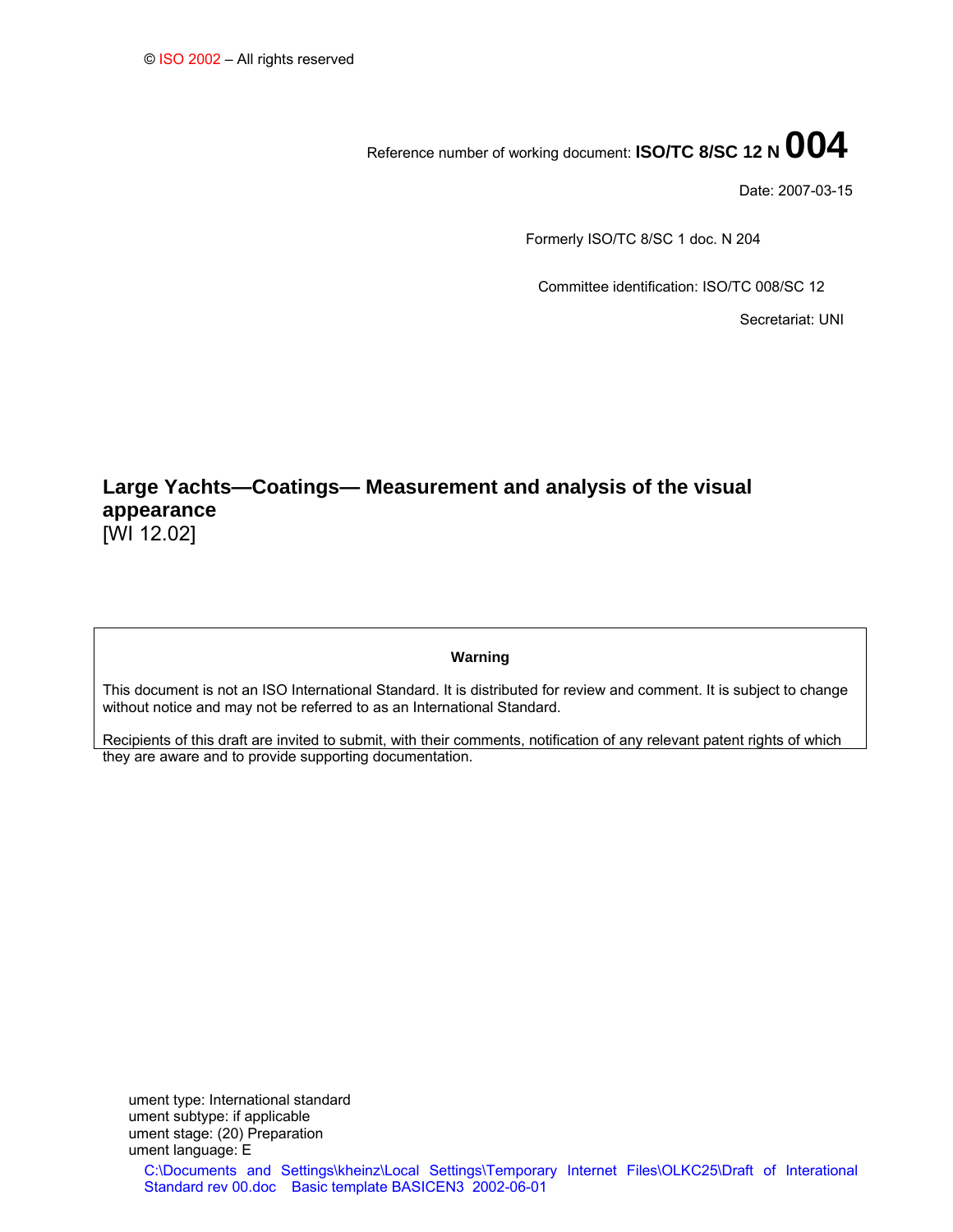### **Copyright notice**

This ISO document is a working draft or committee draft and is copyright-protected by ISO. While the reproduction of working drafts or committee drafts in any form for use by participants in the ISO standards development process is permitted without prior permission from ISO, neither this document nor any extract from it may be reproduced, stored or transmitted in any form for any other purpose without prior written permission from ISO.

Requests for permission to reproduce this document for the purpose of selling it should be addressed as shown below or to ISO's member body in the country of the requester:

*[Indicate : the full address telephone number fax number telex number and electronic mail address* 

*as appropriate, of the Copyright Manager of the ISO member body responsible for the secretariat of the TC or SC within the framework of which the draft has been prepared]* 

Reproduction for sales purposes may be subject to royalty payments or a licensing agreement.

Violators may be prosecuted.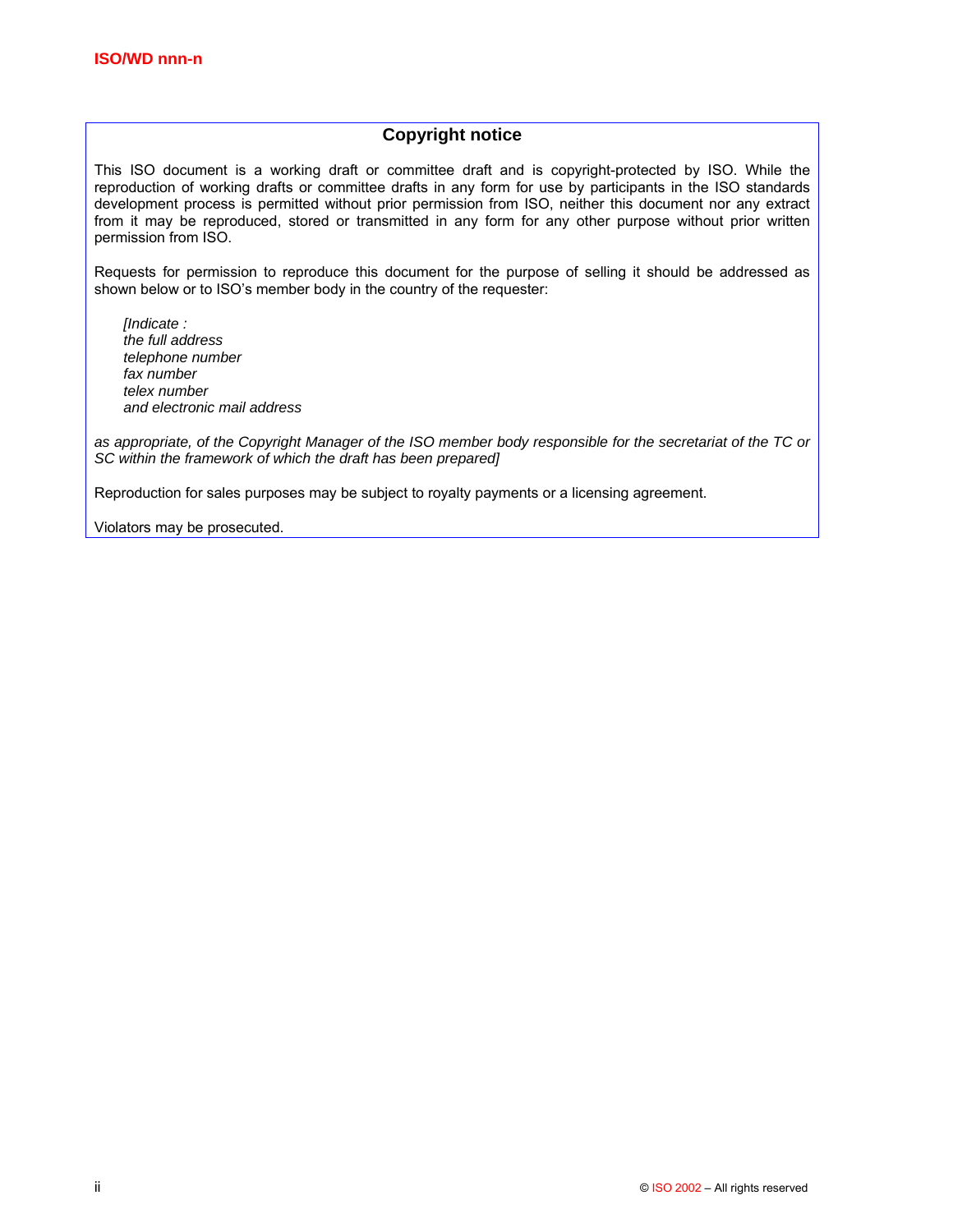# **Contents**

| $\mathbf 1$    |                 |  |
|----------------|-----------------|--|
| $\overline{2}$ |                 |  |
| 3              |                 |  |
| 4              |                 |  |
| 5              |                 |  |
| 5.1            |                 |  |
| 5.2            |                 |  |
| 5.3            |                 |  |
| 5.4            |                 |  |
| 5.5<br>5.6     |                 |  |
| 5.7            |                 |  |
| 5.8            |                 |  |
|                |                 |  |
| 6              |                 |  |
| 6.1            |                 |  |
| 6.2            |                 |  |
| 7              |                 |  |
| 7.1            |                 |  |
| 7.2            |                 |  |
| 8              |                 |  |
| 8.1            |                 |  |
| 8.2<br>8.3     |                 |  |
|                |                 |  |
|                |                 |  |
| A.1            |                 |  |
| A.2<br>A.3     |                 |  |
| A.4            |                 |  |
| A.5            |                 |  |
|                |                 |  |
| B.1            |                 |  |
| B.2            |                 |  |
| B.3            | Test procedure. |  |
| <b>B.4</b>     |                 |  |
| B.5            |                 |  |
|                |                 |  |
| C.1            |                 |  |
| C.2            |                 |  |
| C.3<br>C.4     |                 |  |
| C.5            |                 |  |
|                |                 |  |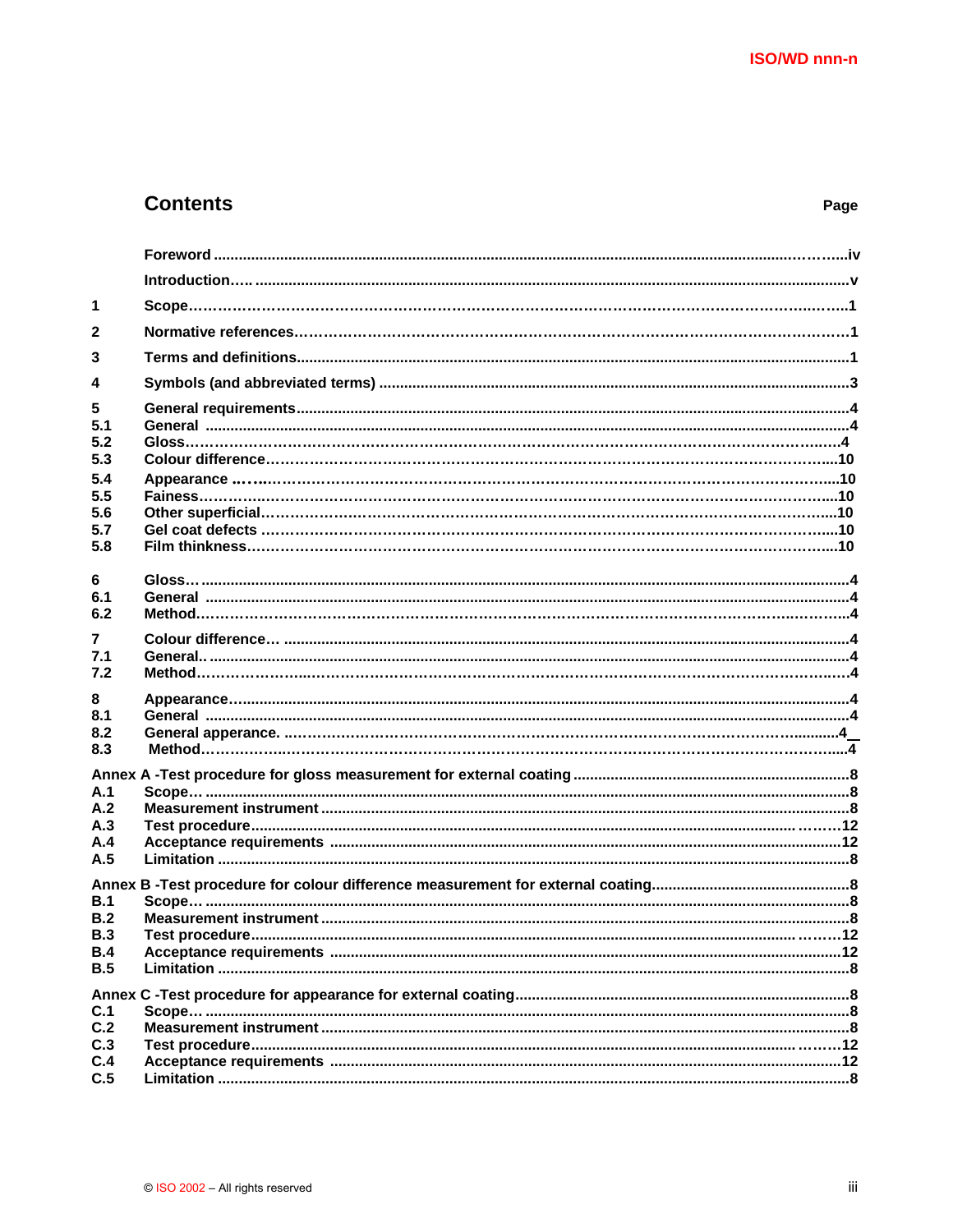# **Foreword**

ISO (the International Organization for Standardization) is a worldwide federation of national standards bodies (ISO member bodies). The work of preparing International Standards is normally carried out through ISO technical committees. Each member body interested in a subject for which a technical committee has been established has the right to be represented on that committee. International organizations, governmental and non-governmental, in liaison with ISO, also take part in the work. ISO collaborates closely with the International Electrotechnical Commission (IEC) on all matters of electrotechnical standardization.

International Standards are drafted in accordance with the rules given in the ISO/IEC Directives, Part 2.

The main task of technical committees is to prepare International Standards. Draft International Standards adopted by the technical committees are circulated to the member bodies for voting. Publication as an International Standard requires approval by at least 75 % of the member bodies casting a vote.

Attention is drawn to the possibility that some of the elements of this document may be the subject of patent rights. ISO shall not be held responsible for identifying any or all such patent rights.

ISO nnn-n was prepared by Technical Committee ISO/TC 000, *TC title*, Subcommittee SC 0, *SC title*.

This second/third/... edition cancels and replaces the first/second/... edition (ISO nnn-n:19xx), [clause(s) / subclause(s) / table(s) / figure(s) / annex(es)] of which [has / have] been technically revised.

ISO nnn consists of the following parts, under the general title *Introductory element — Main element*:

- ⎯ *Part n: Part title*
- ⎯ *Part [n+1]: Part title*
- ⎯ *Part [n+2]: Part title*

The **foreword** shall appear in each document. It shall not contain requirements, recommendations, figures or tables.

It consists of a general part and a specific part. The general part (supplied by the Central Secretariat of ISO) gives information relating to the organization responsible and to International Standards in general, i.e.

- a) the designation and name of the committee that prepared the document,
- b) information regarding the approval of the document, and

c) information regarding the drafting conventions used, comprising a reference to the ISO/IEC Directives, Part 2.

The specific part (supplied by the committee secretariat) shall give a statement of significant technical changes from any previous edition of the document and as many of the following as are appropriate:

- d) an indication of any other international organization that has contributed to the preparation of the document;
- e) a statement that the document cancels and replaces other documents in whole or in part;
- f) the relationship of the document to other documents.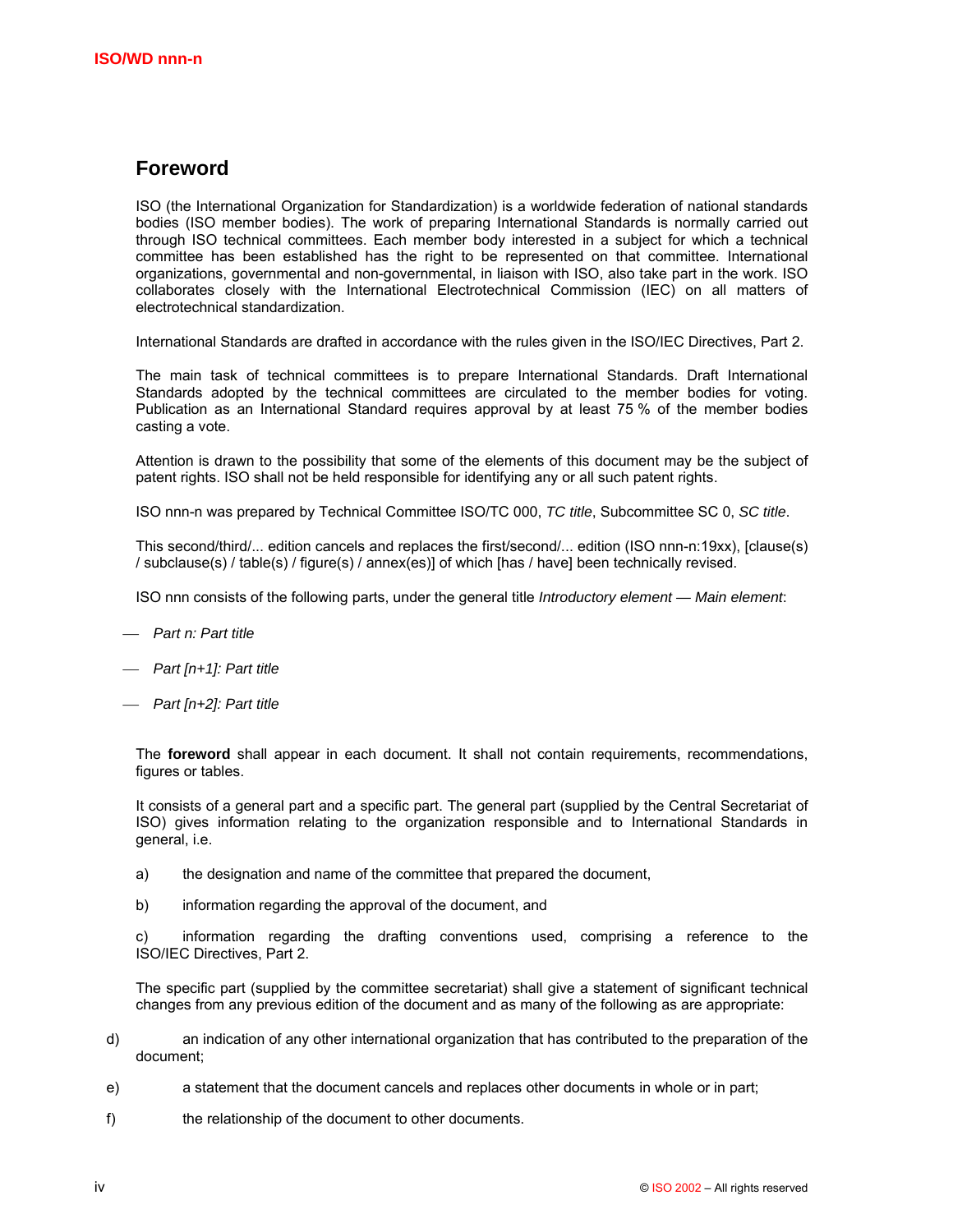# **Introduction**

This International Standar defines the surface appearance and quality requirements for LARGE YACHTINGS . The requirements are described int term of appearance and colour attributes for external areas of the hull and superstructures . The purpose of this standard is to ensure thet the level of paint finish of the Yachtings will meet the customers expectations in term of gloss, colour and appearance.

This Standard covers specifically the cosmetical side of the Yachting coatings . It isn't the purpose of this Standard of practice to cover other aspects of the coating as well as thikness , corrosion resistance , abrasion, cracking bending and deformation resistance , scratch and stain resistance , ageing .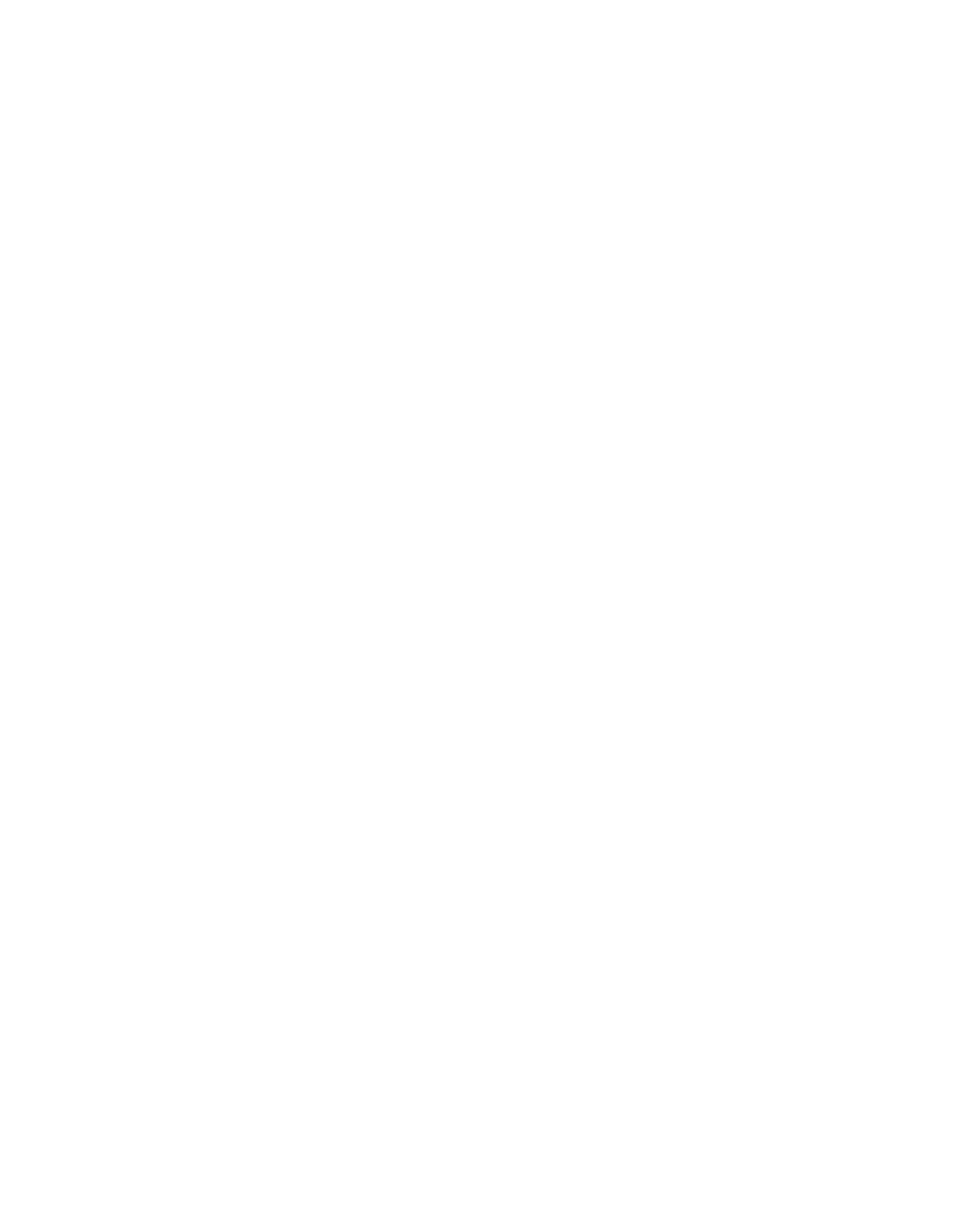# **Large Yachts — Coatings — Measurement and analysis of the visual appearance**

#### **1 Scope**

The Intenational Standard specifies technical requirements in order to analyse and to measure the visual appearance of the superficial coating in term of gloss , colour and surface aspect ( orange peel effect ) of the Large Yachts .

Large Yachts are intended as pleasure vessels having a length of the hull exceeding 24 mt.

This International Standard is intended to be used for Large Pleasure Yachts and for Large Yachts engaged in commercial services .

The Scope of this document is to settle the techcnical parameters within which the final aspect of the coatings can be evalueted in the Shipyard before the acceptance data.

It isn't the scope of this document to fix the degradation ratio of acceptance of the coating after time.

#### **2 Normative references**

The following referenced documents are indispensable for the application of this document. For dated references, only the edition cited applies. For undated references, the latest edition of the referenced document (including any amendments) applies.

ISO 2813 :1994 , Paints and varnishes *— Determination of specular gloss of non-metallic paint films at 20°,60°and 85°.*

ISO 3668 :1998 , Paints and varnishes *— Visual Comparison of the colour of paints* 

ISO 7724/1:1984, Paints and varnishes *— Colorimetry — Part.1 : Principles* 

ISO 7724/2:1984, Paints and varnishes *— Colorimetry — Part.2 : Colour measurement* 

ISO 7724/3:1984, Paints and varnishes *— Colorimetry — Part.3 : Calculation of colour differences* 

ISO 1512 :1991, Paints and varnishes *—Sampling of products in liquid or paste form.*

ISO 1513 :1992, Paints and varnishes *—Examination and preparation of samples for testing* 

ISO 1514 :1993, Paints and varnishes *—Standard Panels for testing*

#### **3 Terms and definitions**

For the purposes of this document , the following terms and definitions apply .

**3.1 Abrasion resistance**  Coating wear resistance property

**3.2 Chalking**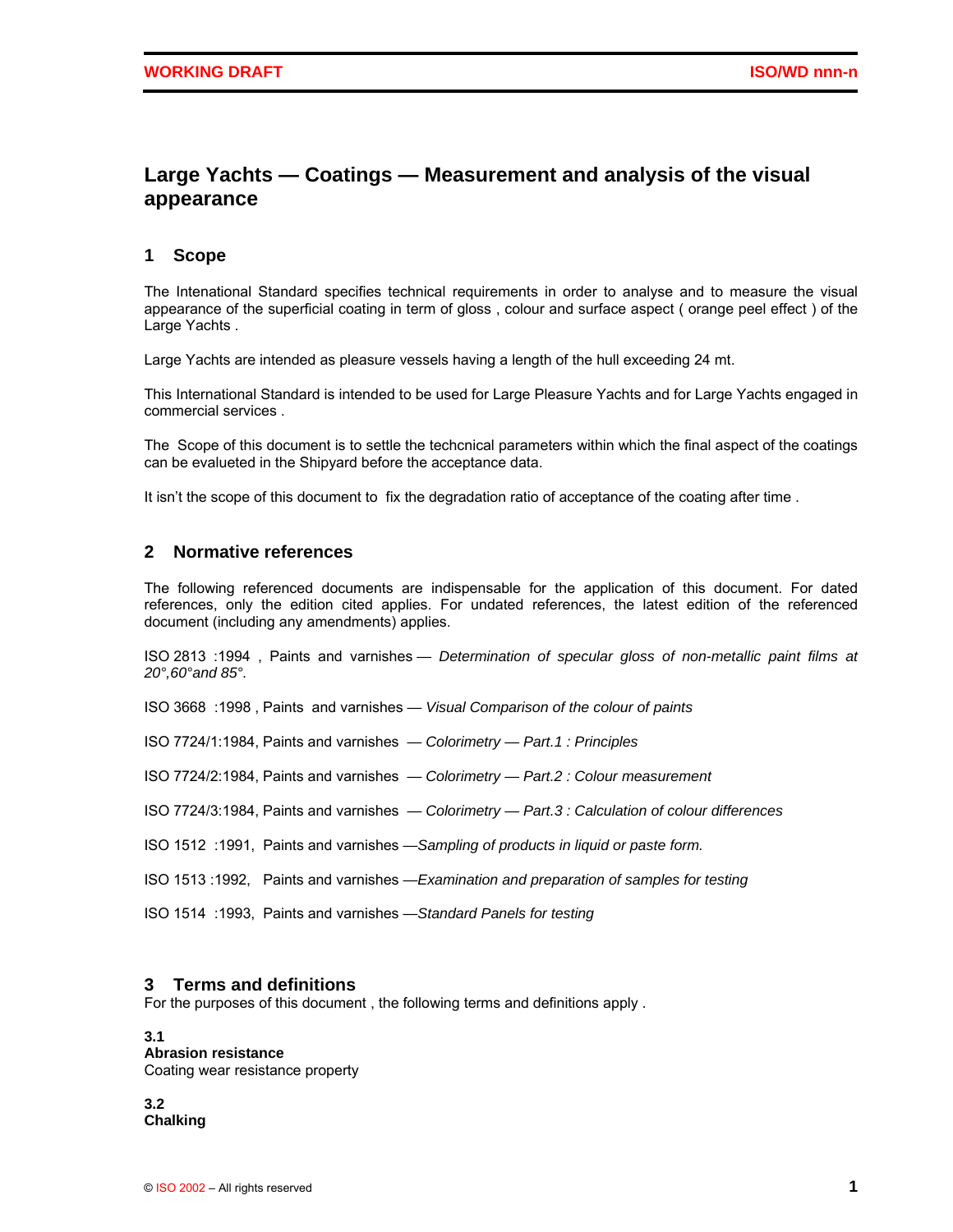Coating superficial deterioration due to the outdoor exposure , provoching a film weakness .

#### **3.3**

#### **Chromatic coordinates**

Parameters reporting the position of a color in a chromatic tree-dimensional space .

### **3.4**

#### **Coating**

Liquid product that , once polymerized , is a continue film with technical and aesthetic caracteristics .

#### **3.5**

#### **Colorimetry**

Color mearurement system by means of coordinates .

#### **3.6**

#### **Colour matching**

Whole activities to riproduce a colour as much as possibile the same as the original one.

#### **3.7**

#### **Corrosion resistance**

Coating property to protect the metallic substrate from the corrosion .

#### **3.8**

#### **Cracking**

Superficial defects of the coating that interupt the continuity of the film .

#### **3.9**

#### **Crosslinking**

Chemical phenomenos to get the polimerization of the paint.

#### **3.10**

## **Flexibility**

Coating aptitude to follow the flexibility of the substrate in bending .

#### **3.11**

#### **Flow**

Paint aptitude to be even and levelled.

# **3.12**

**Gloss**  Coating property to reflect the light .

#### **3.13**

#### **Hardness**

Coating property to resist at mecanical demages.

#### **3.14**

## **Paint System**

Sequence of paint activities according to the technical data sheet of the manufacturer producer .

# **3.15**

# **Substrate**

Material representing the surface to be coated , normally metallic .

#### **3.16**

**Thickness**  Nominal value of the paint dry film .

# **3.17**

**Top Coat**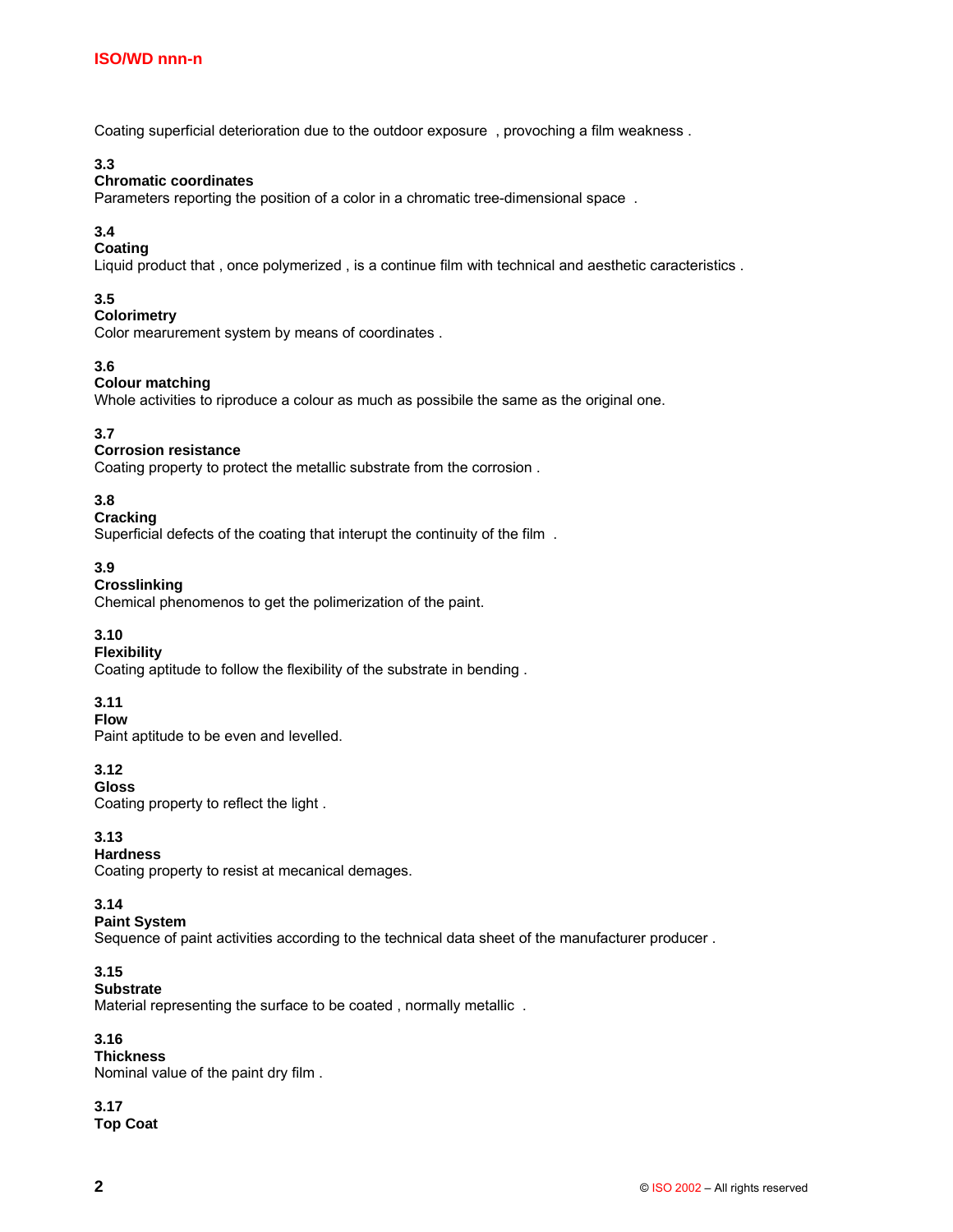Last layer of the paint system .

#### **3.18 Yellowing**

Phenomenon of color ch'ange toowards the yellow due to the resin ageing agaist UV ray .

# **4 Symbols (and abbreviated terms)**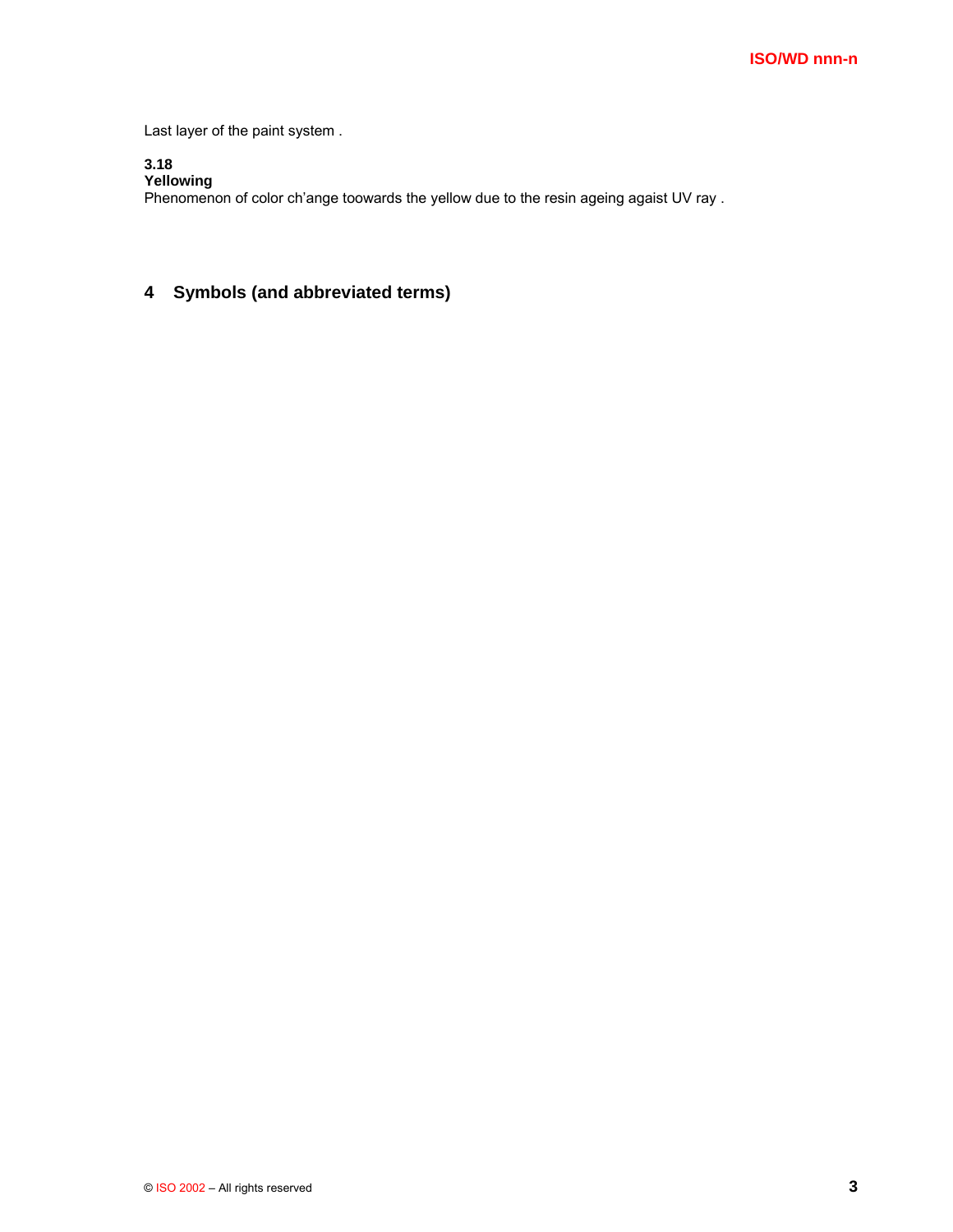# **5 General requirements**

#### **5.1 General**

The International Standard gives guidelines for the procedures for testing the appearance of a coating .

In order to test the general external surfaces appearance of the LARGE YACHTINGS , International Standards have established that the following three factors , even if measured separately , seppur misurati singolarmente , converge all together to the general visual appearance .

#### **5.2 Gloss**

This method defines the procedure for testing the specular gloss of an organic coating : it is of fundamental importance to the general appearance .

#### **5.3 Colour Difference**

This method defines the instrumental determination of colour differences of the top coat : it is of fundamental importance to the general appearance and to get an even colour for all the parts and components .

#### **5.4 Appearance (Orange Peel) - DOI**

This method defines the procedure for testing the surface aspect "orange peel" and the "distinctness of the image" of an organic coating : both evaluation types are individually wiighted and contribute to the total appearance perception .

- **5.5 Fainess :** to be defined
- **5.6 Other superficial defects ( runs,pittings,dust enclosure) :** to be defined
- **5.7 Specific Gel-Coat defects :** to be defined
- **5.8 Film thikness :** to be defined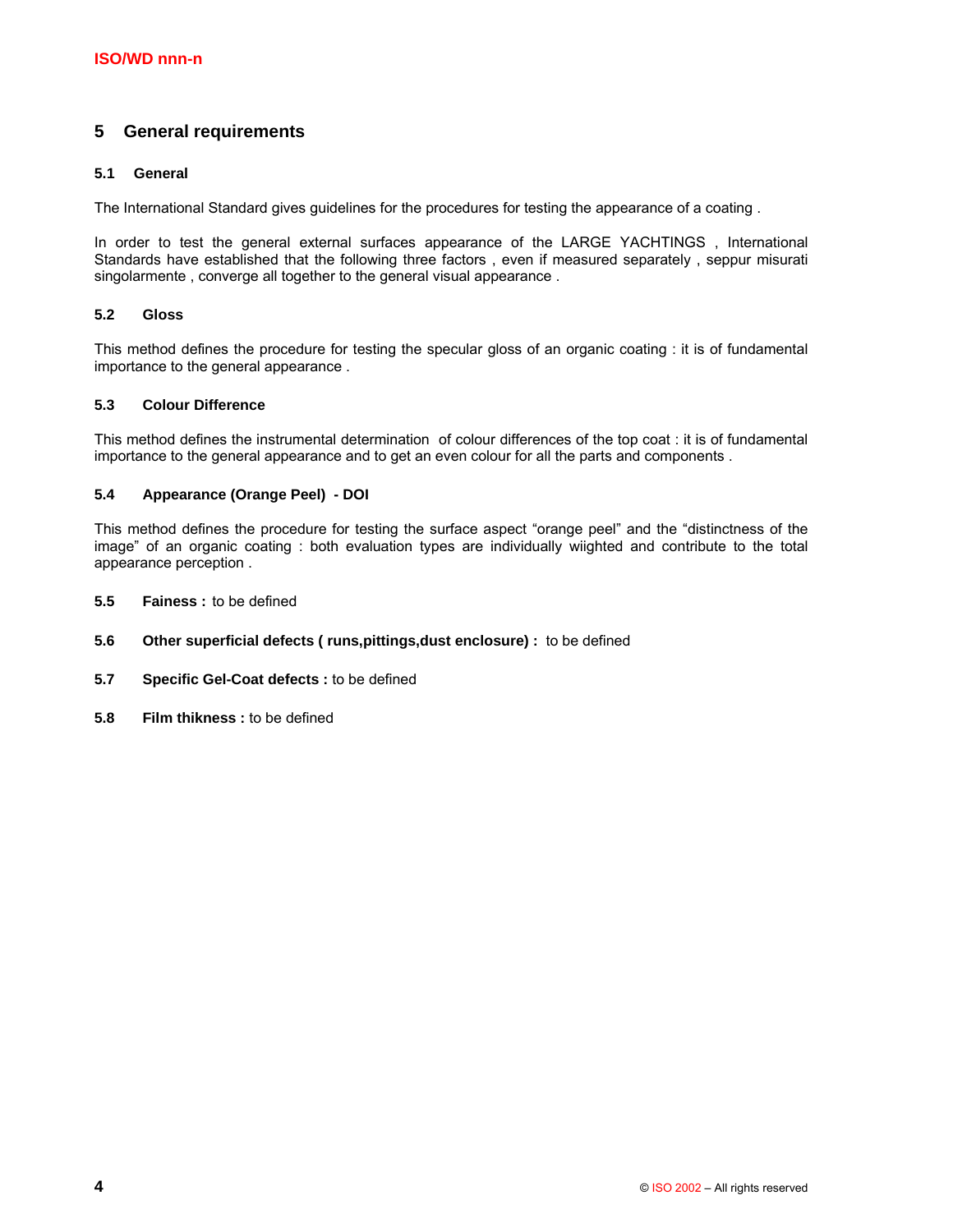#### **6 Gloss**

#### **6.1 General**

Gloss is a visual impression that is caused when the surface is evaluated . The criteria involving in visual evaluation are the surface condition , illumination and the observer . The incident light is directly reflected on the surface , only in the main direction of reflection The angle of incidence is equal to the angle of reflection . The specular gloss , or specular reflectance, measurement is a reading of the percentage of light reflected back from the paint surface.

International Standard defines the procedures fo testing the gloss value .

#### **6.2 Method**

The gloss of the external coatings shall meet the requirement of this International Standard and of the relevant International Standard cited in the normative references clause when their type is covered .

For the scope of this Standard a 60° specular gloss-meter will be used .

The glossmeter measures the specular reflection : the light intensity is registred over a small range of reflection angle .

Gloss requirement is fulfilled according to the following criteria :

- according to an existing ISO standard (see 2. Normative References)
- according to the test method outlined in Annex A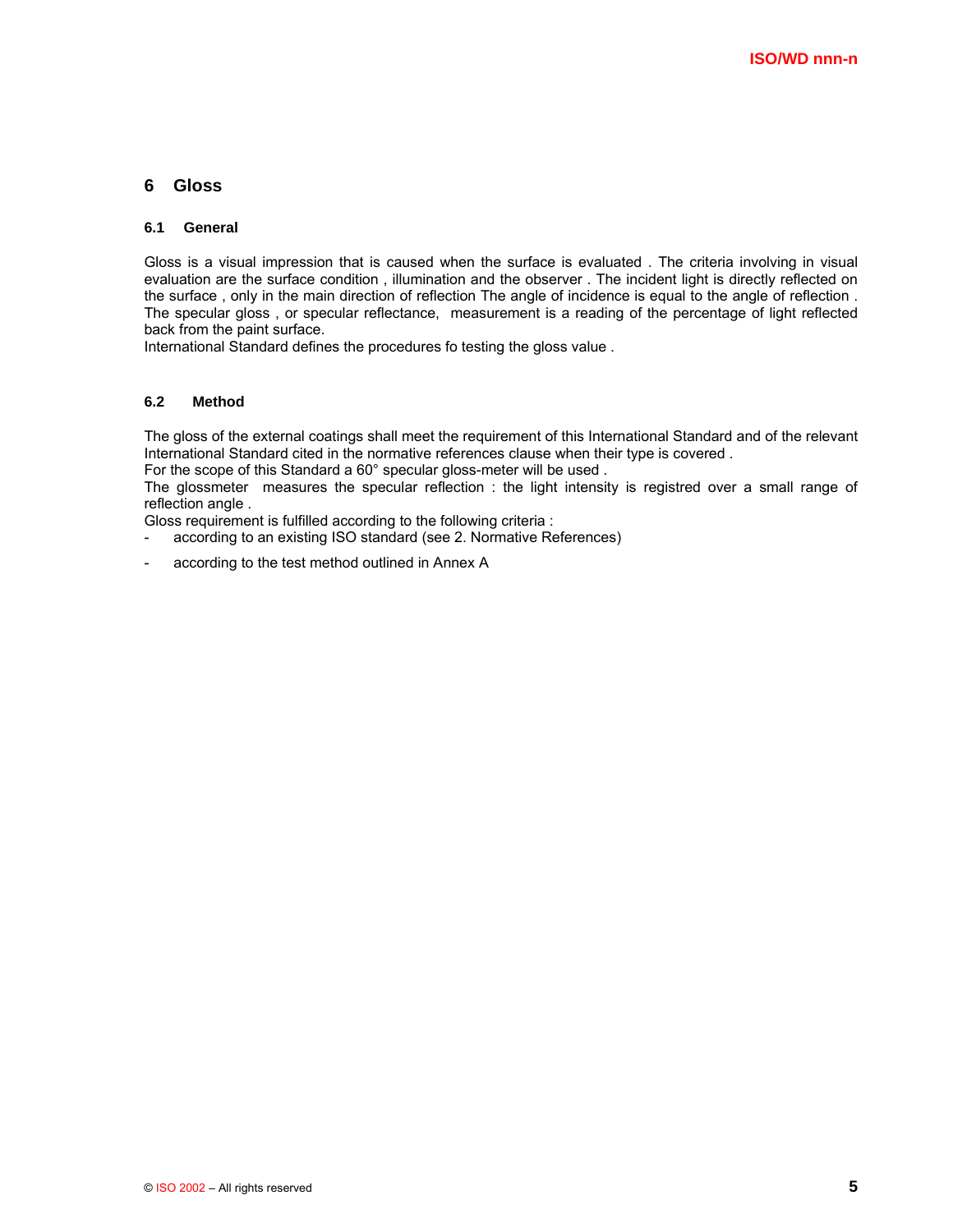# **7 Colour difference**

#### **7.1 General**

Visual colour percption is influenced by different colour sensitive from each person varying environments such as lightness and colour . It is practically impossible to communicate colour and colour differences . Colour perception is depending from three factors : light source , observer and surface condition .

Light souce and observer are defined by CIE ( Commission Internationale de l'Eclairage ) and their spectral functions are stored in the spectrophotometers for colour measurement . Optical properties of a surface are the only variable to be measured .

To keep a colour in a project , a standard needs to be established and the requirement is done in term of deviation from the standard and not in absolute value .

International Standard defines the procedures fo testing the colour difference .

#### **7.2 Method**

The colour of the coatings shall meet the requirement of this International Standard and of the relevant International Standard cited in the normative references clause when their type is covered .

For the scope of this Standard a spectophotometer at 45/0 geometry will be used.

The spectophotometers measures the amount of light reflected by a colored surface : this is done at each wavelenght and is called the spectral data .

Colour difference requirement is fulfilled according to the following criteria :

- according to an existing ISO standard (see 2. Normative References)

according to the test method outlined in Annex B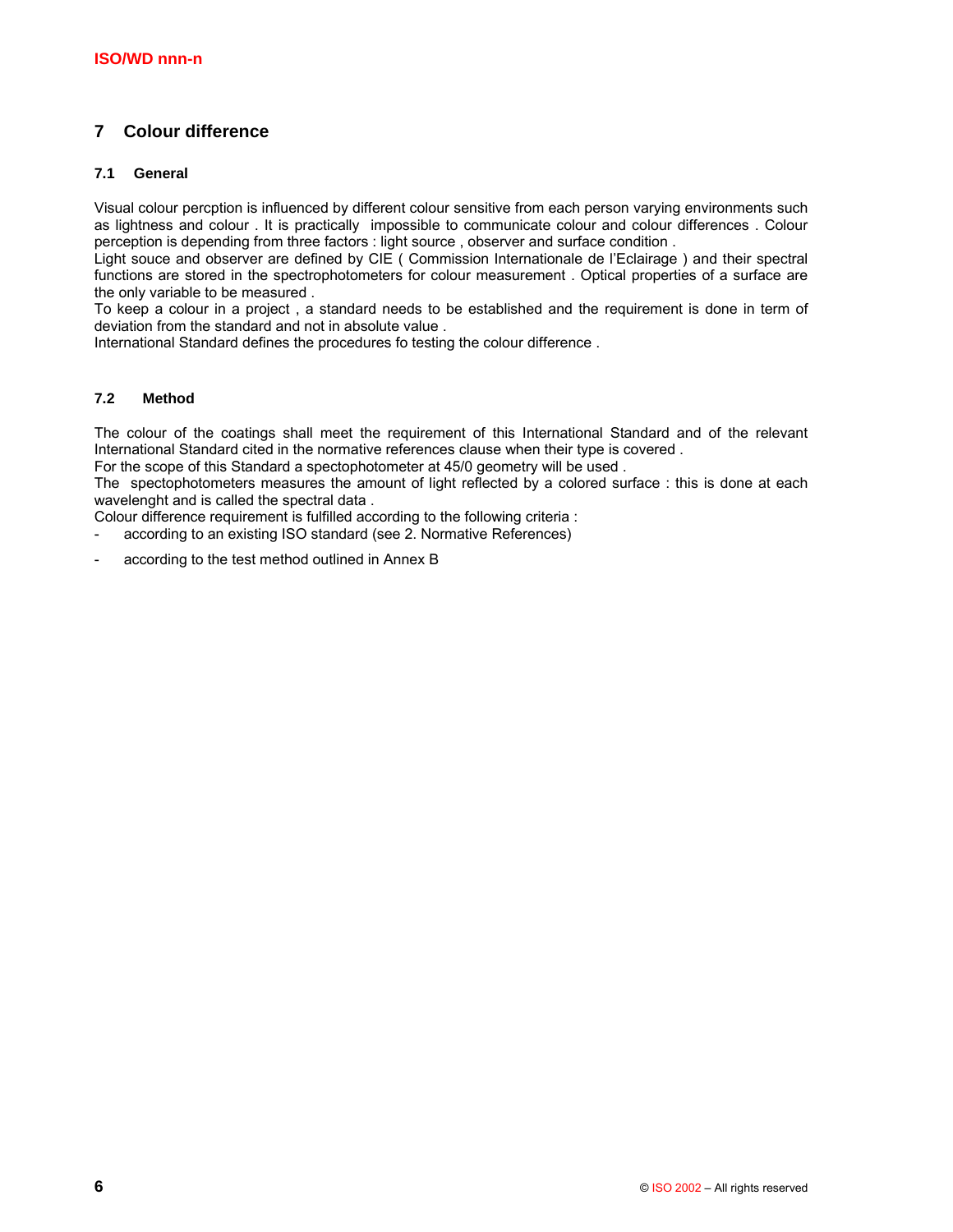# **8 Appearance ( Orange Peel ) – DOI**

#### **8.1 General**

The total appearance and the visibility of structures size , the observing distance and the image forming quality .

Surfaces with different structure sizes will appear visually different . Orange peel can be seen on high gloss surfaces as a wavy pattern of light and dark areas . The waviness of shining coatings can be in the range of approx. 0,1 to 30 mm. wave lenght .Visibility is also dependent on the obverver distance . At a close distance DOI ( Distinctness of Image ) is influenced by structures up to 0,3 mm. while the "wet effect" is mainly influenced by structures between 1-3 mm.

International Standard defines the procedures fo testing the surfaceappearance value .

#### **8.2 Visual Appearance**

The coating will be applied on the surfaces smoothly and it doesn't include any scratch to the substrate . The coating will be examined at three meters distance with a 60° angle and defects have not to be seen so as bubbole, scratch, craters, inclusions, etc.

The coating will be harmonious incolour and gloss with a good hiding power .

The visual test will be done at 5 meters distance.

#### **8.3 Method**

The appearance value of the external coatings shall meet the requirement of this International Standard and of the relevant International Standard cited in the normative references clause when their type is covered . For the scope of this Standard a wave-scan DOI , will be used .

"Orange Peel" - DOI requirement is fulfilled according to the following criteria :

- according to an existing ISO standard (see 2. Normative References)
- according to the test method outlined in Annex C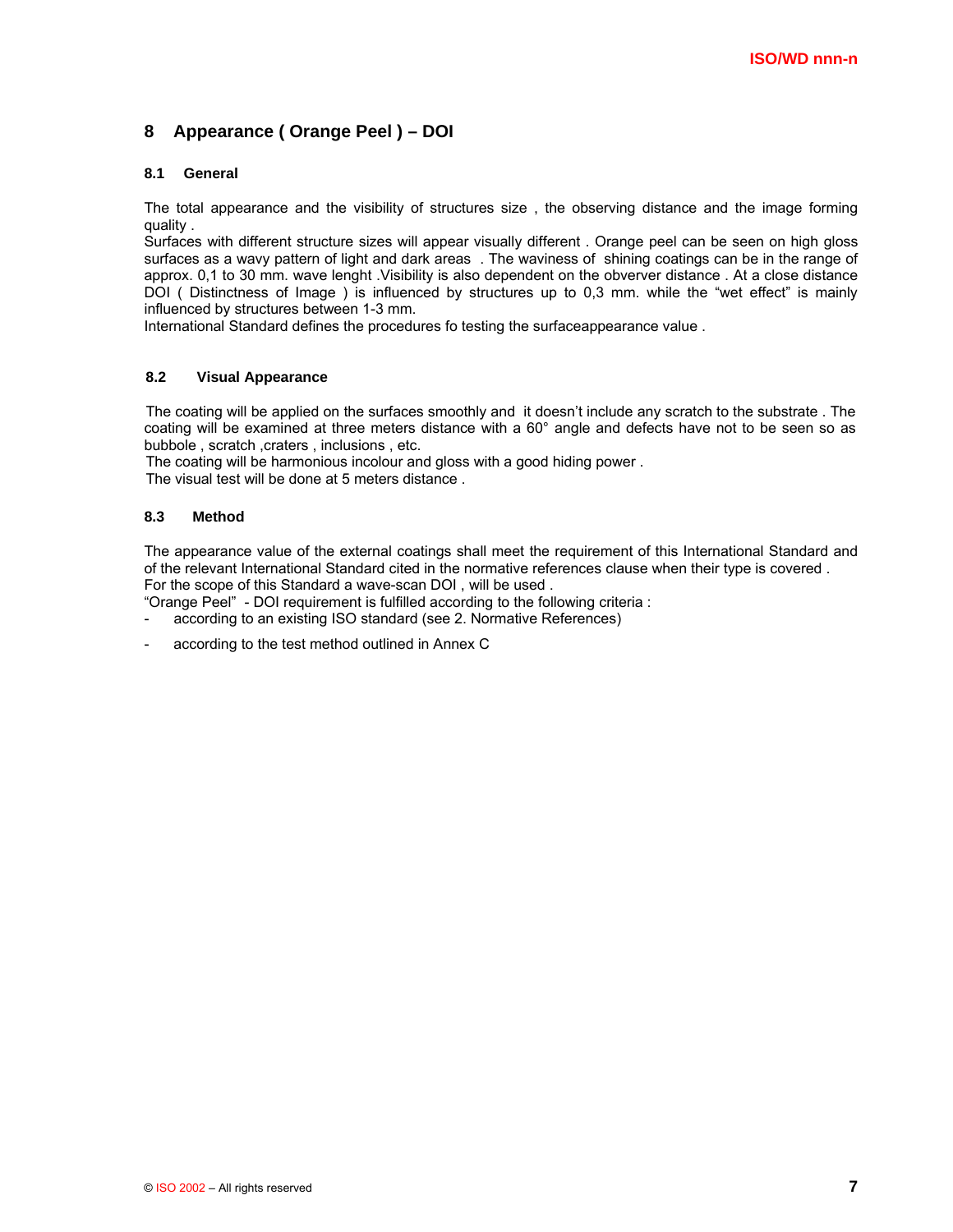# **Annex A**

# **Test procedure for gloss measurement for external coating**

# **A.1 Scope**

The scope is to establish an experimental method for proof testing the specular gloss of the external surface coated by organic coating .

# **A.2 Measuring instrument**

For the scope of this Standard a 60° specular glossmeter will be used . Accuracy must be to at least 1 decimal place (0.1).

Calibration plates reccomended by the manufacturer of the gloss meter .

The apparatus is calibrated by reading the gloss of the two standard plates . If the reading of the calibration plates is greater than +/- 1.5 units of their reference value , adjustment of the apparatus must be made . The instrument aperture is then placed over the coated area and its gloss reading noted .

# **A.3 Test procedure**

This test procedure will outline the method appropriate for taking a series of readings and completing a statistical analysis of the results.

The readings will be gathered 15/20 days from the end of the coating activity .

A reading is taken at three different parts of the prescripted coated area within a square decimetre and the specular gloss reported as the average of these readings . In the event that any single reading is anomalous , more than 20% difference, an additional readings will be taken in the same area at 10 cm. distance .

The readings will be taken as follow :

For Yachts under 30 mt. the prescripted coated area will be every 2,00 mt. in length and every mt. 1,00 in height.

For Yachts over 30 mt. the prescripted coated area will be every 3,00 mt. in length and every mt. 1,50 in height.

Hull : the readings will be taken beginning from the right corner of the stern and then carrying on with clockwise until to meet again that starting point .

Superstructures : taking into consideration the bending and the geometrical shapes of the design , the readings will be in specific prescripted coated area , identified and reported in the drawings before starting the test : those areas will be flat as much as possible to allow a suitable reading .

### **A.4 Acceptance criteria and report**

All readings are to be in percentage units of reflected light. The value required by the Internationl Standard requirement will be over 88 % . The accurancy of the reading must be +/- 2 gloss.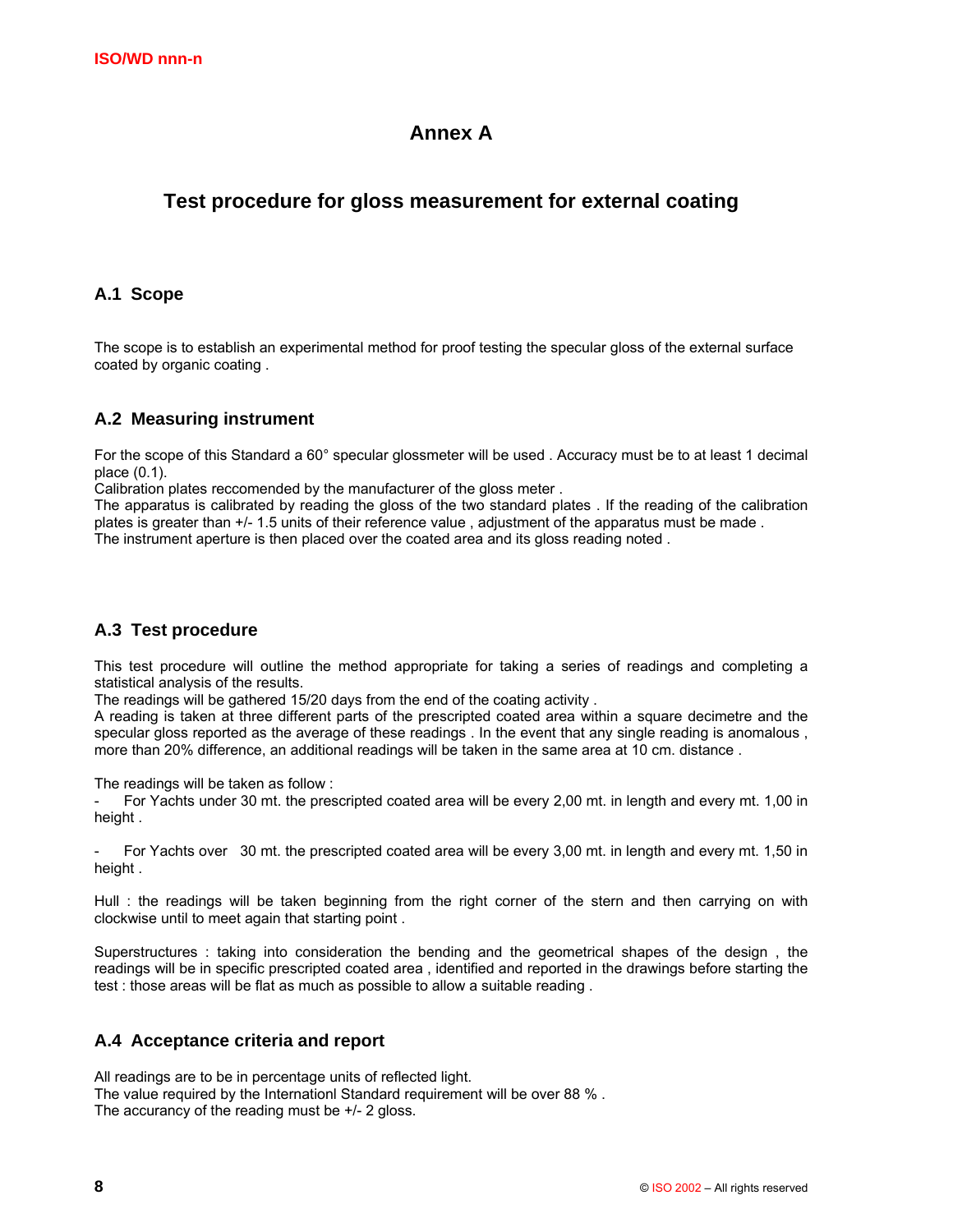All the readings will be recorded in a file by Yacht section so that a unique result will be come out as an average value of the all readings for each section . The average gloss values gatherd for the hull and for the superstructures will be reported as general values for the whole acceptance of the coating .

The results of these analyses , showing the nominal values and the deviation , will be entered for each section.

# **A.5 Limitation**

.

This procedure is valid only for bright surfaces , plain color . It isn't valid for pearlescent or matt colours. The acceptance parameters for metallic colours to be defined .

The readings will be taken in perfectly flat areas , without bend , welding , meccanical damages even not deep

If the area is too small or unsuitable for the readings , the gloss will be compared visually with reference area already tested .

The area subjected to abrasion like fender , ropes ways , surfaces cleaned with aggressive chemicals , or polished surfaces will be excluded from the gloss test .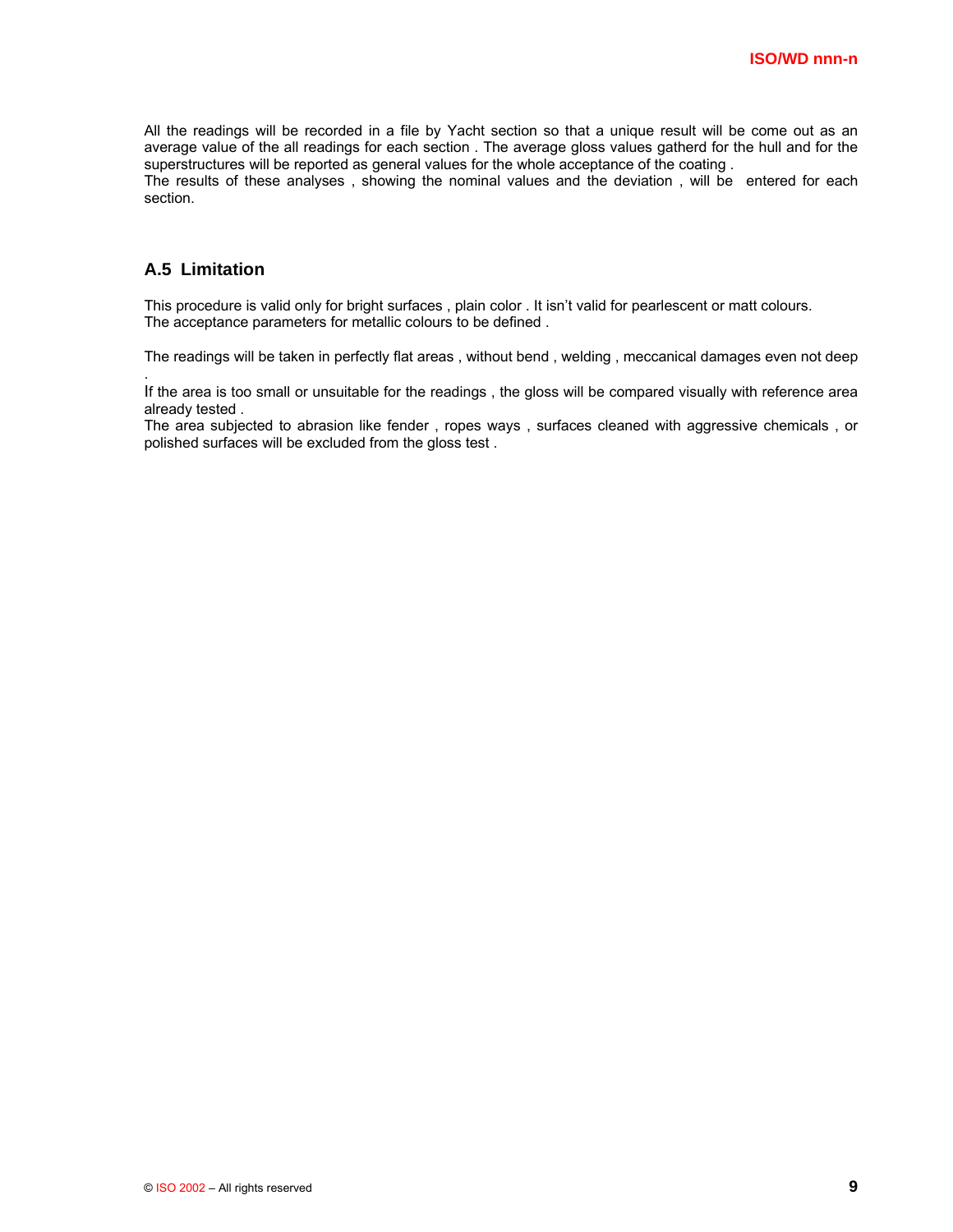# **Annex B**

# **Test procedure for colour difference measurement for external coating**

### **B.1 Scope**

The scope is to establish an experimental method for proof testing the colour difference of the external surface coated by organic coating .

# **B.2 Measuring instrument**

For the scope of this Standard a spettrophotometers 45/0 will be used . Recommended illuminant is D65 .Accuracy must be at least 1 decimal place (0.1). Calibration reccomended by the manufacturer of the instrument . The circular measuring aperture should have a minimum diameter of 15 mm. The instrument will exclude the specular reflectance .

### **B.3 Test procedure**

This test procedure will outline the method appropriate for taking a series of readings and completing a statistical analysis of the results.

Before beginning the coating activities the colour chosen will be measure and the three cromatic coordinates recorded as Standard.

The readings for the final test , will be gathered 15/20 days from the end of the coating activity .

A reading is taken at two different parts of the prescripted coated area within a square decimeter and the result repoted will be the one closer to the colour difference limit established by the acceptance report ( B4- Acceptance Criteria and Report ) . In the event that any single reading is anomalous , exceeding the colour difference limit , an additional readings will be taken in the same area at 20 cm. distance .

The readings will be taken as follow :

For Yachts under 30 mt. the prescripted coated area will be every 2,00 mt. in length and every mt. 1,00 in height.

For Yachts over 30 mt. the prescripted coated area will be every 3,00 mt. in length and every mt. 1,50 in height .

Hull : the readings will be taken beginning from the right corner of the stern and then carrying on with clockwise until to meet again that starting point .

Superstructures : taking into consideration the bending and the geometrical shapes of the design , the readings will be in specific prescripted coated area , identified and reported in the drawings before starting the test : those areas will be flat as much as possible to allow a suitable reading .

All other Yacht parts or components , decks , roll bar , furnitures etc. , even manufactured in other materials but coated in the same colour , will respect the same prescription in term of coluor difference .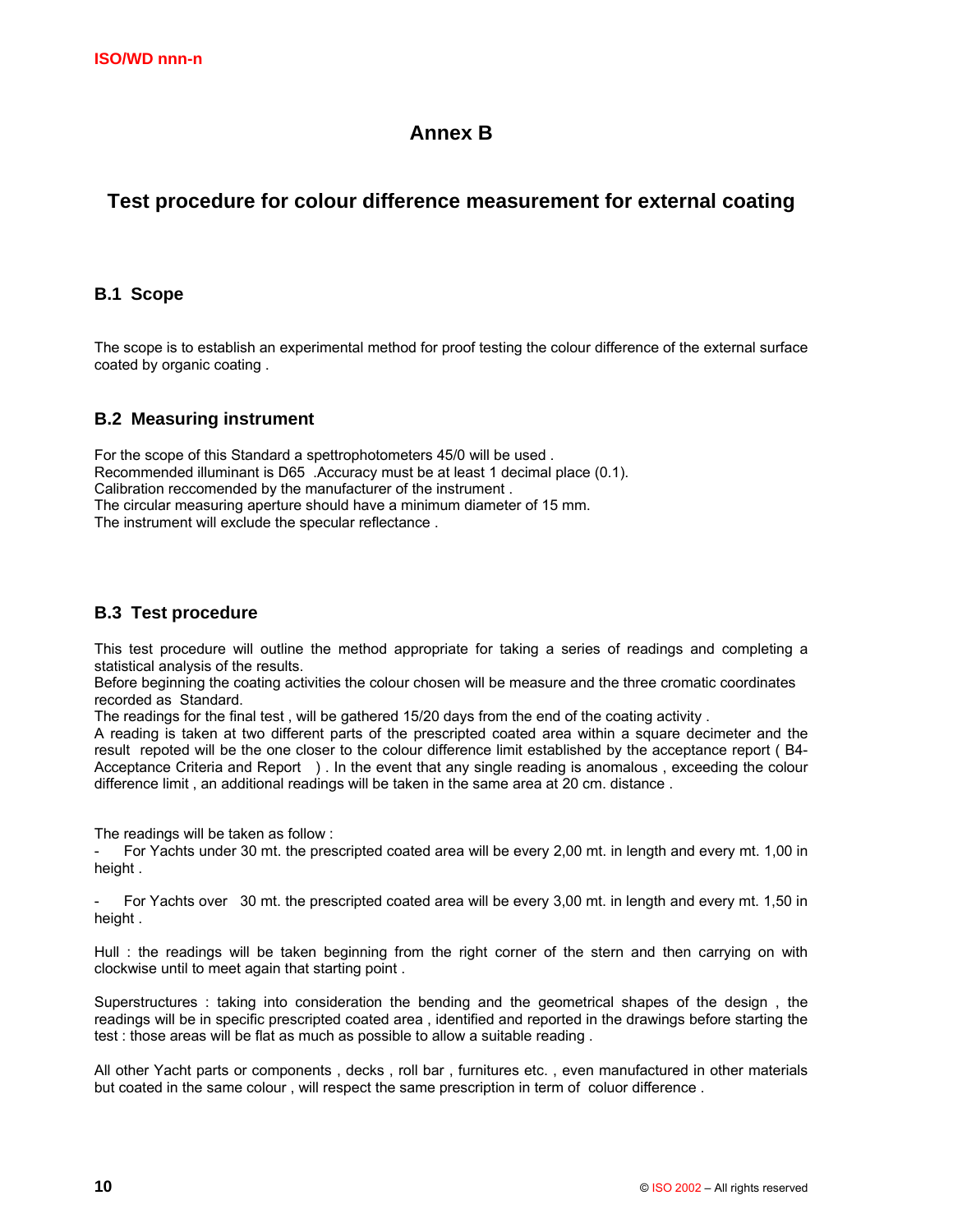#### **B.4 Acceptance criteria and report**

The values of measurement of the readings will be in absolute value

The value required by this Internationl Standard requirement , in term of colour difference , will be ∆E ≤ 0,8 . All the readings will be recorded in a file by Yacht section so that a unique result will be come out as an average value of the all readings for each section . The average colours difference values gatherd for the hull and for the superstructures will be reported as general values for the whole acceptance of the coating . The results of these analyses , showing the deviation , will be entered for each section.

### **B.5 Limitation**

.

.

This procedure is valid only for plain coluor and it isn't valid for metallic and pearlescent . The readings will be taken in perfectly flat areas , without bend , welding , meccanical damages even not deep

If the area is too small or unsuitable for the readings , the nearest area will be considered as prescripted area

The area subjected to abrasion like fender , ropes ways , surfaces cleaned with aggressive chemicals , or polished surfaces will be excluded from the colour dfference test .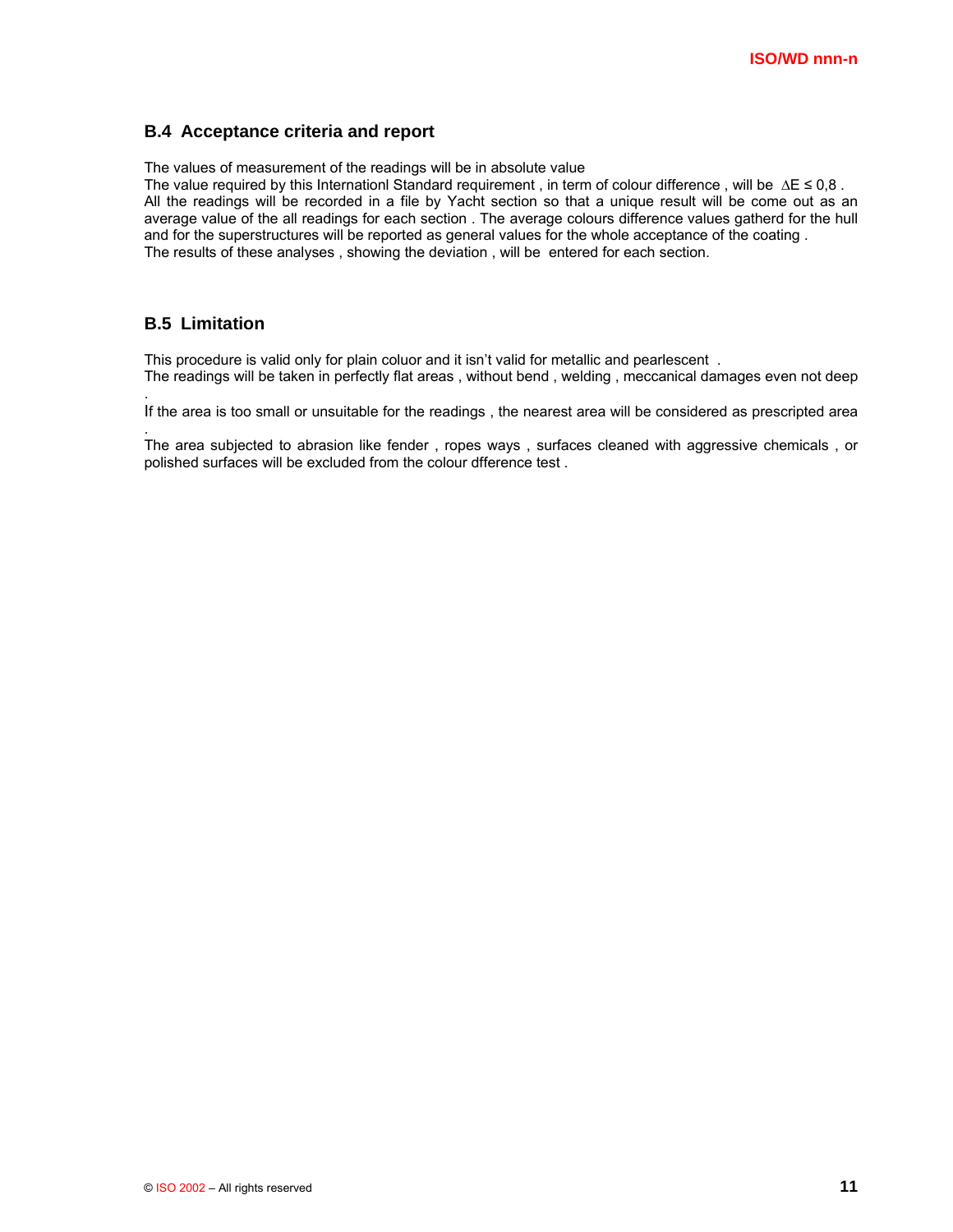# **Annex C**

# **Test procedure for appearance of organic coatings**

## **C.1 Scope**

The scope is to establish an experimental method for proof testing the appearance of the external surface coated by organic coating .

### **C.2 Measuring instrument**

For the scope of this Standard at a 60° angle wave-scan DOI will be used : its measurement range will be included between 0-100 and the structure spectrum included between 0,1 mm. ( dullness ) and 30 mm. ( long wave ).Scan length is 50/100/200 mm. . Accuracy must be to at least 1 decimal place (0.1).

The wave-scan DOI simulates visual perception like human eyes . The instrument optically scans the waves reflected from the wavy light/dark pattern of a coating film . The contemporary survey of the long wave ( "orange-peel" ) and the short wave ( "dullness" ) representing the reflected beam simulates the visual assessment .

A laser point light source illuminates the surface a 60° angle and a detector measures the reflected light intensity at the equal but opposite angle .The wave-scan analyzes the surface structure according to their size n order to simulte the umamn eye's resolution – The measurement is divided into several ranges using mathematical filter functions .

Calibration reccomended by the manufacturer of the instrument .

### **C.3 Test procedure**

This test procedure will outline the method appropriate for taking a series of readings and completing a statistical analysis of the results.

The readings will be gathered 15/20 days from the end of the coating activity .

A reading is taken at three different parts of the prescripted coated area within a square decimetre and the specular gloss reported as the average of these readings . In the event that any single reading is anomalous , more than 20% difference, an additional readings will be taken in the same area at 10 cm. distance .

The readings will be taken as follow :

For Yachts under 30 mt. the prescripted coated area will be every 2,00 mt. in length and every mt. 1,00 in height.

For Yachts over 30 mt. the prescripted coated area will be every 3,00 mt. in length and every mt. 1,50 in height .

Hull : the readings will be taken beginning from the right corner of the stern and then carrying on with clockwise until to meet again that starting point .

Superstructures : taking into consideration the bending and the geometrical shapes of the design , the readings will be in specific prescripted coated area , dentified and reported in the drawings before starting the test : those areas will be flat as much as possible to allow a suitable reading .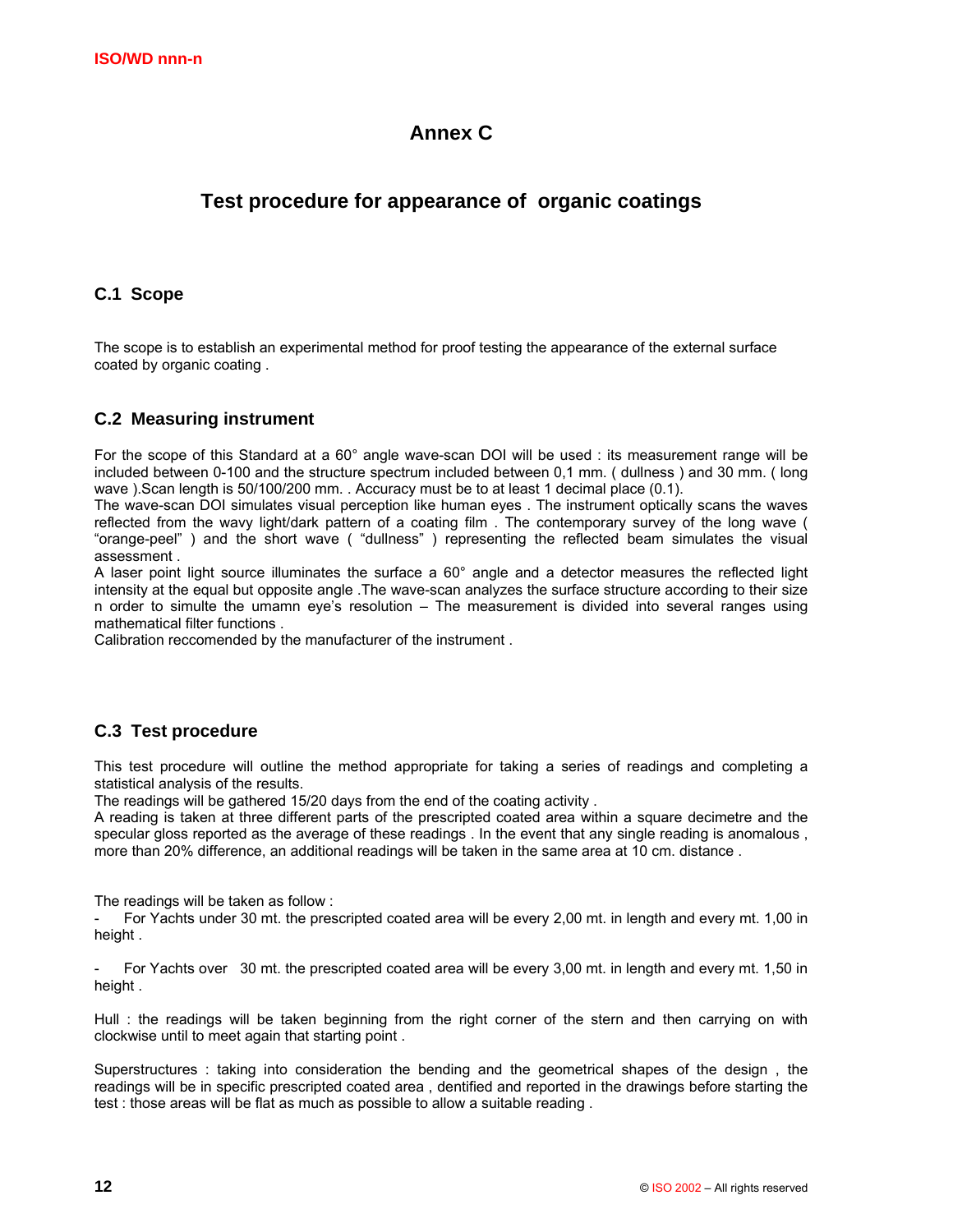The prescripted testing areas will be identified so as to they will be easily find out on the Yacht , not to interrupt the measurement sequency .

Horizontal surfaces usually show better flow and levelling characteristics so that the reading will be take every 3,00 mt. for Yachts under 30 mt. and every 4,00 mt. for Yachts over 30 mt.

#### **C.4 Acceptance criteria and report**

All readings are in absolute value and refer in the chart .

The International Standard defines that the value of the readings included in the ellipse of the following chart , will represent the acceptance ratio to simulate the human visula perception

The acceptable values required by the Internationl Standard requirement will be included in the ellipse showed in the following chart : the more the readings will be near the chart origin point the more the appearance will be good because of a right balance of long and short waves .

The accurancy of the reading will tollerate 20 % maximu of the reading values outside of the ellipse for every Yacht/Section .

The chart with all the readings will be recorded in a file for the general acceptance.

### **C.5 Limitation**

.

.

This procedure is valid only for bright surfaces , plain color . It isn't valid for metallic and pearlescent To be valid this test won't be done on semi-gloss surface or matt ≤ 50 gloss measured at 60° . The readings will be taken in perfectly flat areas , without bend , welding , meccanical damages even not deep

If the area is too small or unsuitable for the readings , the nearest area will be considered as prescricpted area

The area subjected to abrasion like fender , ropes ways , surfaces cleaned with aggressive chemicals , or polished surfaces will be excluded from the appearance test .

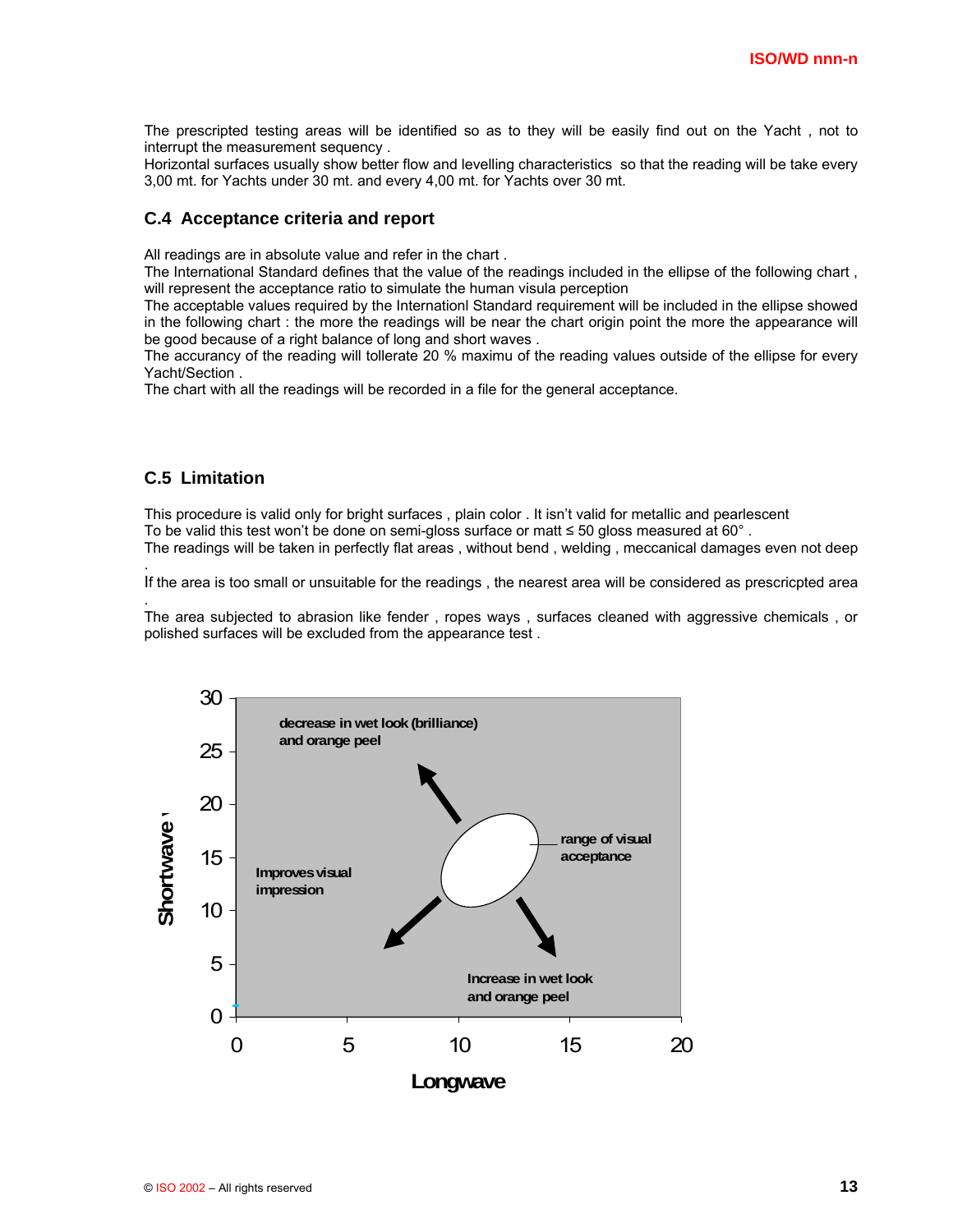

## RESULT OF VOTING ON NEW WORK ITEM PROPOSAL

| Date<br>$12006 - 10 - 02$ | ISO/TC 8 / SC 1                       | N 206 |
|---------------------------|---------------------------------------|-------|
| Title of TC/SC concerned  | SC 1 - Lifesaving and Fire Protection |       |

To be completed by the secretariat and sent to the ISO Central Secretariat and to all P- and O-members of the TC or SC concerned, with a copy to the TC secretariat in the case of a subcommittee.

| Proposal                                                                                                                       | <b>ISO/TC 8/SC 1 N 204</b>                                                                                                                                                       |                                                                                                     | Circulation 2006-06-07                         |  | Deadline 2006-09-07      |  |  |  |  |  |
|--------------------------------------------------------------------------------------------------------------------------------|----------------------------------------------------------------------------------------------------------------------------------------------------------------------------------|-----------------------------------------------------------------------------------------------------|------------------------------------------------|--|--------------------------|--|--|--|--|--|
| Title (new title if appropriate; French title to be indicated in all cases, even when no French version is envisaged)          |                                                                                                                                                                                  |                                                                                                     |                                                |  |                          |  |  |  |  |  |
| English title<br>Ships and marine technology - Large yachts - Measurement and analysis of<br>the visual appearance of coatings |                                                                                                                                                                                  |                                                                                                     |                                                |  |                          |  |  |  |  |  |
| French title                                                                                                                   |                                                                                                                                                                                  |                                                                                                     |                                                |  |                          |  |  |  |  |  |
| <b>Results</b> (the compilation of results is given as an annex)                                                               |                                                                                                                                                                                  |                                                                                                     |                                                |  |                          |  |  |  |  |  |
|                                                                                                                                | The following criteria for acceptance have been met:                                                                                                                             |                                                                                                     |                                                |  |                          |  |  |  |  |  |
| $\boxtimes$<br>Average points $(y/x)$ awarded by P-members for market relevance greater than 15                                |                                                                                                                                                                                  |                                                                                                     |                                                |  |                          |  |  |  |  |  |
| $\boxtimes$                                                                                                                    | Approval by a simple majority of the voting P-members                                                                                                                            |                                                                                                     |                                                |  |                          |  |  |  |  |  |
| $\boxtimes$                                                                                                                    | 5 or more P-members voting approval have agreed to participate in the development of the project and have nominated<br>an expert (Note: 4 voting approval, 1 voting disapproval) |                                                                                                     |                                                |  |                          |  |  |  |  |  |
| The proposal is therefore:                                                                                                     |                                                                                                                                                                                  |                                                                                                     |                                                |  |                          |  |  |  |  |  |
| $\boxtimes$                                                                                                                    | Approved (all approval criteria met)                                                                                                                                             |                                                                                                     |                                                |  |                          |  |  |  |  |  |
|                                                                                                                                |                                                                                                                                                                                  | Not approved (one or more approval criteria not met)                                                |                                                |  |                          |  |  |  |  |  |
| <b>Associated draft</b>                                                                                                        |                                                                                                                                                                                  |                                                                                                     |                                                |  |                          |  |  |  |  |  |
|                                                                                                                                |                                                                                                                                                                                  | no draft was associated with this ballot. A first draft is expected by (give date)                  |                                                |  |                          |  |  |  |  |  |
| $\times$                                                                                                                       |                                                                                                                                                                                  | the associated draft is adopted as a working draft (WD)                                             |                                                |  |                          |  |  |  |  |  |
|                                                                                                                                |                                                                                                                                                                                  | the associated draft is approved as a Committee draft (CD)                                          |                                                |  |                          |  |  |  |  |  |
|                                                                                                                                |                                                                                                                                                                                  | the associated draft is approved as the proposed Draft International Standard (DIS)                 |                                                |  |                          |  |  |  |  |  |
|                                                                                                                                |                                                                                                                                                                                  | Further procedures (attribution to TC/SC/WG, Project Leader, development procedure, meetings, etc.) |                                                |  |                          |  |  |  |  |  |
|                                                                                                                                |                                                                                                                                                                                  | The project is to be first registered as a Preliminary Work Item (stage 10.00)                      |                                                |  |                          |  |  |  |  |  |
| $\bowtie$                                                                                                                      |                                                                                                                                                                                  | The project is to be immediately registered as an active work item                                  |                                                |  |                          |  |  |  |  |  |
|                                                                                                                                |                                                                                                                                                                                  | Other: New work item to be registered to new TC 8/SC 12                                             |                                                |  |                          |  |  |  |  |  |
|                                                                                                                                |                                                                                                                                                                                  |                                                                                                     |                                                |  |                          |  |  |  |  |  |
|                                                                                                                                | <b>Experts</b> (give details below, or as a separate annex)                                                                                                                      |                                                                                                     |                                                |  |                          |  |  |  |  |  |
| See annex                                                                                                                      |                                                                                                                                                                                  |                                                                                                     |                                                |  |                          |  |  |  |  |  |
|                                                                                                                                |                                                                                                                                                                                  |                                                                                                     |                                                |  |                          |  |  |  |  |  |
|                                                                                                                                |                                                                                                                                                                                  | Documents to be considered (give details below, or as a separate annex)                             |                                                |  |                          |  |  |  |  |  |
|                                                                                                                                |                                                                                                                                                                                  |                                                                                                     |                                                |  |                          |  |  |  |  |  |
|                                                                                                                                |                                                                                                                                                                                  |                                                                                                     |                                                |  |                          |  |  |  |  |  |
| Target date for as a CD:                                                                                                       |                                                                                                                                                                                  | 2007-09-30                                                                                          | as a FDIS:                                     |  | $2009 - 06 - 30$         |  |  |  |  |  |
| submission:                                                                                                                    | as a DIS:                                                                                                                                                                        | $2008 - 09 - 30$                                                                                    | for publication:                               |  | $2009 - 09 - 30$         |  |  |  |  |  |
| <b>Secretariat</b>                                                                                                             | <b>Secretary</b>                                                                                                                                                                 |                                                                                                     | <b>Registration by the Central Secretariat</b> |  |                          |  |  |  |  |  |
|                                                                                                                                |                                                                                                                                                                                  |                                                                                                     | Date                                           |  | Allocated project number |  |  |  |  |  |
| <b>ANSI</b>                                                                                                                    | Kurt J. Heinz, P.E.                                                                                                                                                              |                                                                                                     |                                                |  |                          |  |  |  |  |  |
|                                                                                                                                | Other information, comments, etc. appended                                                                                                                                       |                                                                                                     |                                                |  |                          |  |  |  |  |  |

**See comments at Annex.**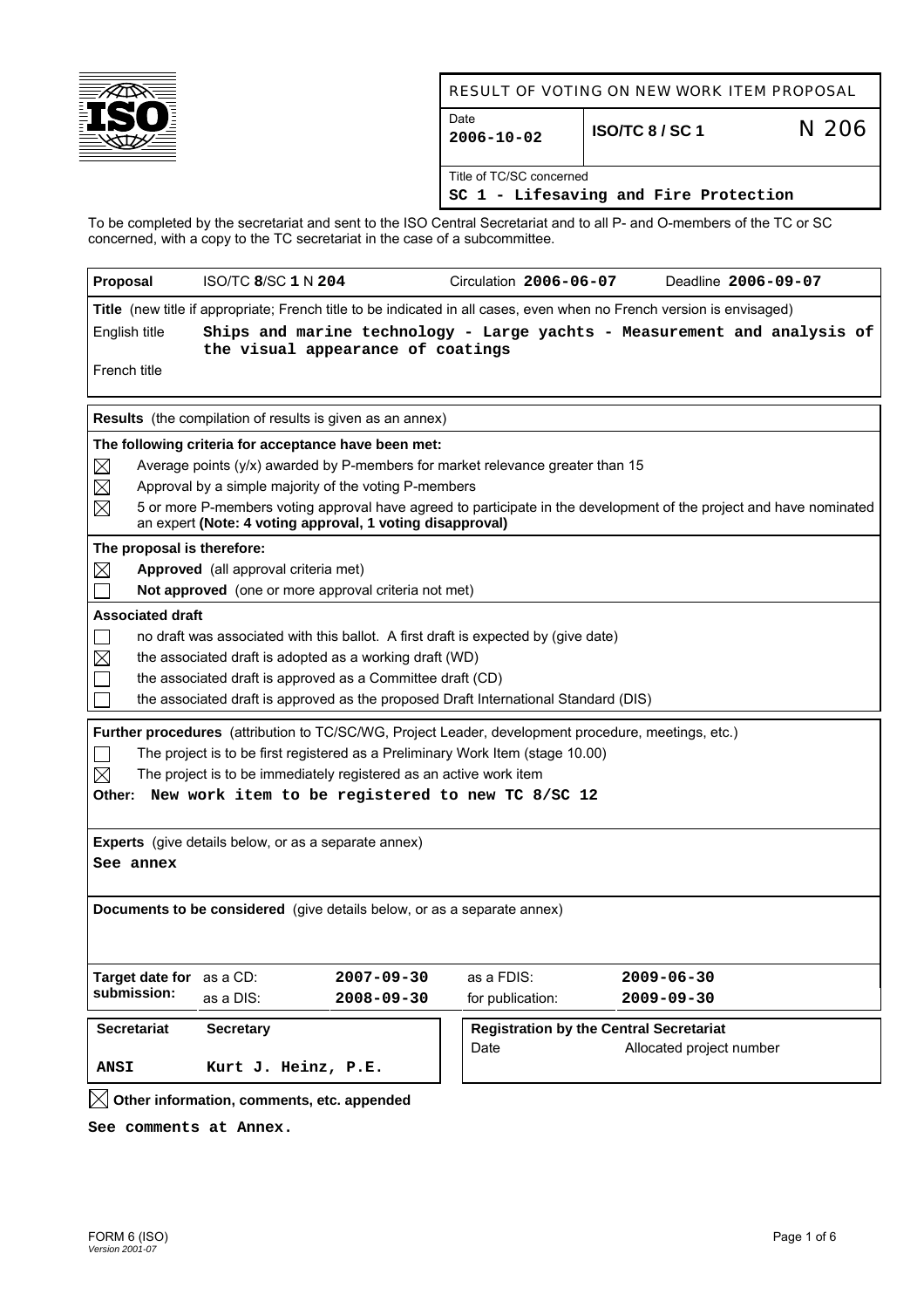### **Compilation of the results of voting on ISO/NP** *Ships and marine technology - Large yachts - Measurement and analysis of the visual appearance of coatings*

| Member body                       | Member<br>status | Evaluation                         | Justification |             | Vote         |                | Participation | Expert(s)<br>nominated | Approval +<br>Part.+Nomin. | Accepted<br>as CD | Accepted<br>as DIS | Comments<br>enclosed | no reply<br>(optional) |
|-----------------------------------|------------------|------------------------------------|---------------|-------------|--------------|----------------|---------------|------------------------|----------------------------|-------------------|--------------------|----------------------|------------------------|
|                                   |                  |                                    | Q.2           |             | Q.3.1        |                |               | Q.3.2                  | $3.1 + 3.2$                |                   | Q.3.3              |                      |                        |
|                                   | P/O              | <b>Points</b>                      | Y/N           | Yes         | No           | Abst.          | Y/N           | Y/N                    | Y/N                        | Y/N               | Y/N                |                      |                        |
| JISC/JSTRA - Japan<br>BIS - India | Р<br>P           | $\qquad \qquad \blacksquare$<br>17 | -<br>Y        | x           |              | $\mathbf x$    | Υ             | Y                      | $\mathbf x$                | Y                 | Y                  |                      |                        |
| ANSI - USA                        | ${\bf P}$        | 19                                 | Y             | x           |              |                | Y             | Y                      | Y                          | N                 | N                  |                      |                        |
| DIN - Germany                     | ${\bf P}$        | 8                                  | N             |             | x            |                | Y             | Y                      | N                          | N                 | N                  |                      |                        |
| BSI - UK                          | ${\bf P}$        | 20                                 | Υ             | x           |              |                | Y             | Y                      | Y                          | N                 | N                  |                      |                        |
| DSSU - Ukraine                    | ${\bf P}$        | 20                                 | $\mathbf x$   | x           |              |                | N             | N                      | $\mathbf N$                | $\mathbf N$       | Y                  |                      |                        |
| CSSC - China                      | $\, {\bf P}$     | 15                                 | Υ             | $\mathbf x$ |              |                | N             | N                      | $\mathbf N$                | N                 | $\mathbf N$        |                      |                        |
| NEN - Netherlands                 | ${\bf P}$        |                                    |               |             |              | x              |               |                        |                            |                   |                    |                      |                        |
| UNI - Italy                       | ${\bf P}$        | 25                                 | Υ             | x           |              |                | Y             | Υ                      | Y                          | N                 | N                  |                      |                        |
|                                   |                  |                                    |               |             |              |                |               |                        |                            |                   |                    |                      |                        |
|                                   |                  |                                    |               |             |              |                |               |                        |                            |                   |                    |                      |                        |
|                                   |                  |                                    |               |             |              |                |               |                        |                            |                   |                    |                      |                        |
|                                   |                  |                                    |               |             |              |                |               |                        |                            |                   |                    |                      |                        |
|                                   |                  |                                    |               |             |              |                |               |                        |                            |                   |                    |                      |                        |
|                                   |                  |                                    |               |             |              |                |               |                        |                            |                   |                    |                      |                        |
|                                   |                  |                                    |               |             |              |                |               |                        |                            |                   |                    |                      |                        |
|                                   |                  |                                    |               |             |              |                |               |                        |                            |                   |                    |                      |                        |
|                                   |                  |                                    |               |             |              |                |               |                        |                            |                   |                    |                      |                        |
|                                   |                  |                                    |               |             |              |                |               |                        |                            |                   |                    |                      |                        |
|                                   |                  |                                    |               |             |              |                |               |                        |                            |                   |                    |                      |                        |
|                                   |                  |                                    |               |             |              |                |               |                        |                            |                   |                    |                      |                        |
|                                   |                  |                                    |               |             |              |                |               |                        |                            |                   |                    |                      |                        |
|                                   |                  |                                    |               |             |              |                |               |                        |                            |                   |                    |                      |                        |
|                                   |                  |                                    |               |             |              |                |               |                        |                            |                   |                    |                      |                        |
|                                   |                  |                                    |               |             |              |                |               |                        |                            |                   |                    |                      |                        |
|                                   |                  |                                    |               |             |              |                |               |                        |                            |                   |                    |                      |                        |
|                                   |                  |                                    |               |             |              |                |               |                        |                            |                   |                    |                      |                        |
|                                   |                  |                                    |               |             |              |                |               |                        |                            |                   |                    |                      |                        |
|                                   |                  |                                    |               |             |              |                |               |                        |                            |                   |                    |                      |                        |
|                                   |                  |                                    |               |             |              |                |               |                        |                            |                   |                    |                      |                        |
|                                   |                  |                                    |               |             |              |                |               |                        |                            |                   |                    |                      |                        |
|                                   |                  |                                    |               |             |              |                |               |                        |                            |                   |                    |                      |                        |
|                                   |                  |                                    |               |             |              |                |               |                        |                            |                   |                    |                      |                        |
|                                   |                  |                                    |               |             |              |                |               |                        |                            |                   |                    |                      |                        |
|                                   |                  |                                    |               |             |              |                |               |                        |                            |                   |                    |                      |                        |
|                                   |                  |                                    |               |             |              |                |               |                        |                            |                   |                    |                      |                        |
|                                   |                  |                                    |               |             |              |                |               |                        |                            |                   |                    |                      |                        |
|                                   |                  |                                    |               |             |              |                |               |                        |                            |                   |                    |                      |                        |
|                                   |                  |                                    |               |             |              |                |               |                        |                            |                   |                    |                      |                        |
| <b>Totals (P-members only)</b>    |                  | 124                                | 6Y            | 6           | $\mathbf{1}$ | $\overline{a}$ | 5             | 5                      | $\overline{\mathbf{4}}$    | $\mathbf{1}$      | $\mathbf{2}$       | $\mathbf 2$          |                        |

Abstentions and incomplete votes are not counted

**Total number of points awarded by voting P-members (y): 124** 

**Total of P-members voting (x): 7** 

**Average points per P-member voting (y/x): 17.7**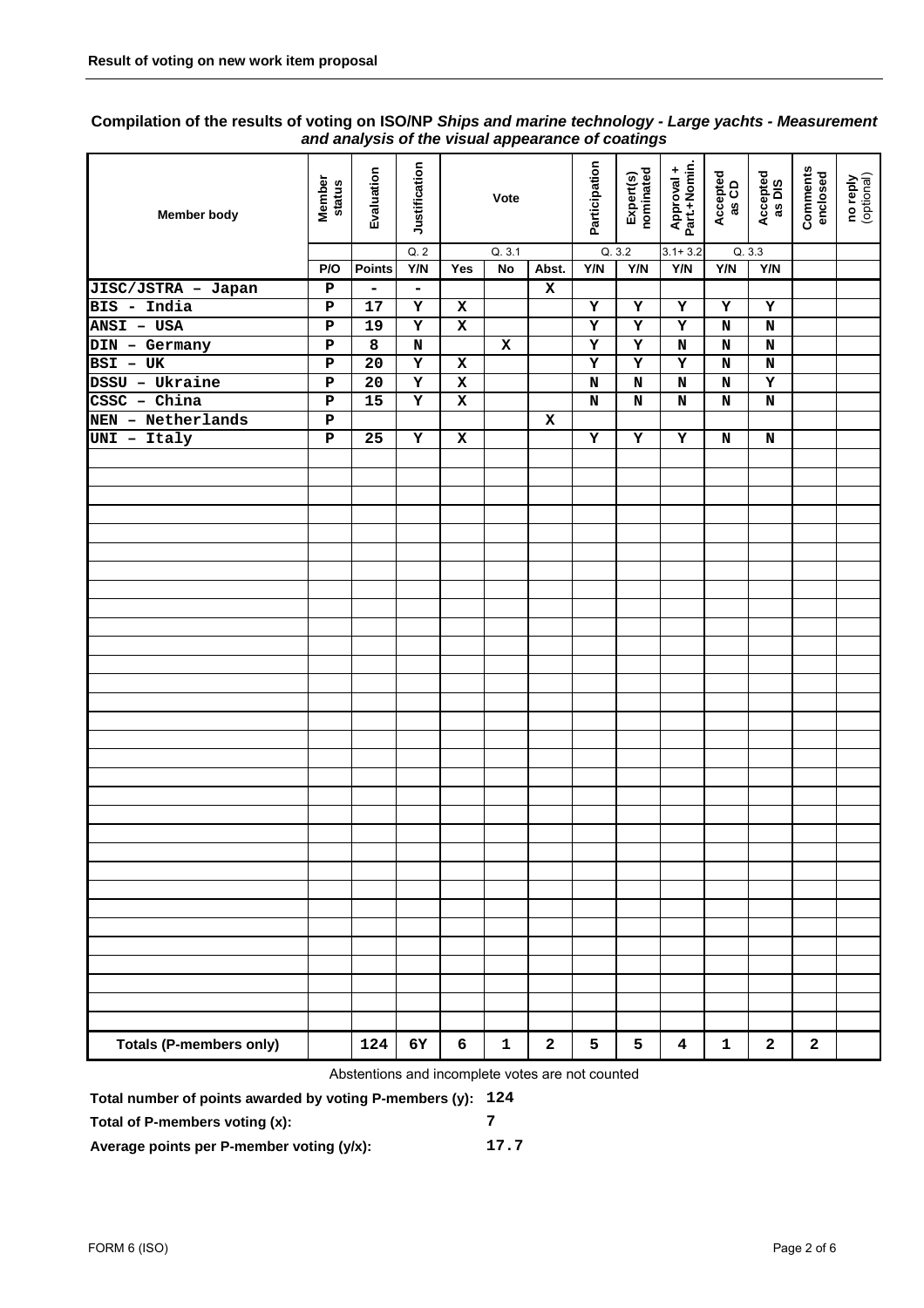**ANNEX 1 Nominated experts Frank.dau@din.de yn@luerssen.de (Dr. Uwe Kessen) bernd.reinmueller@din.de NParker@britishmarine.co.uk (Nik Parker) tmarhevko@nmma.org (Thomas Marhevko) chakrabartty@irclass.org, schakrabartty@gmail.com (S. Chakrabartty) r\_lanata@tin.it (Roberto Lanata)**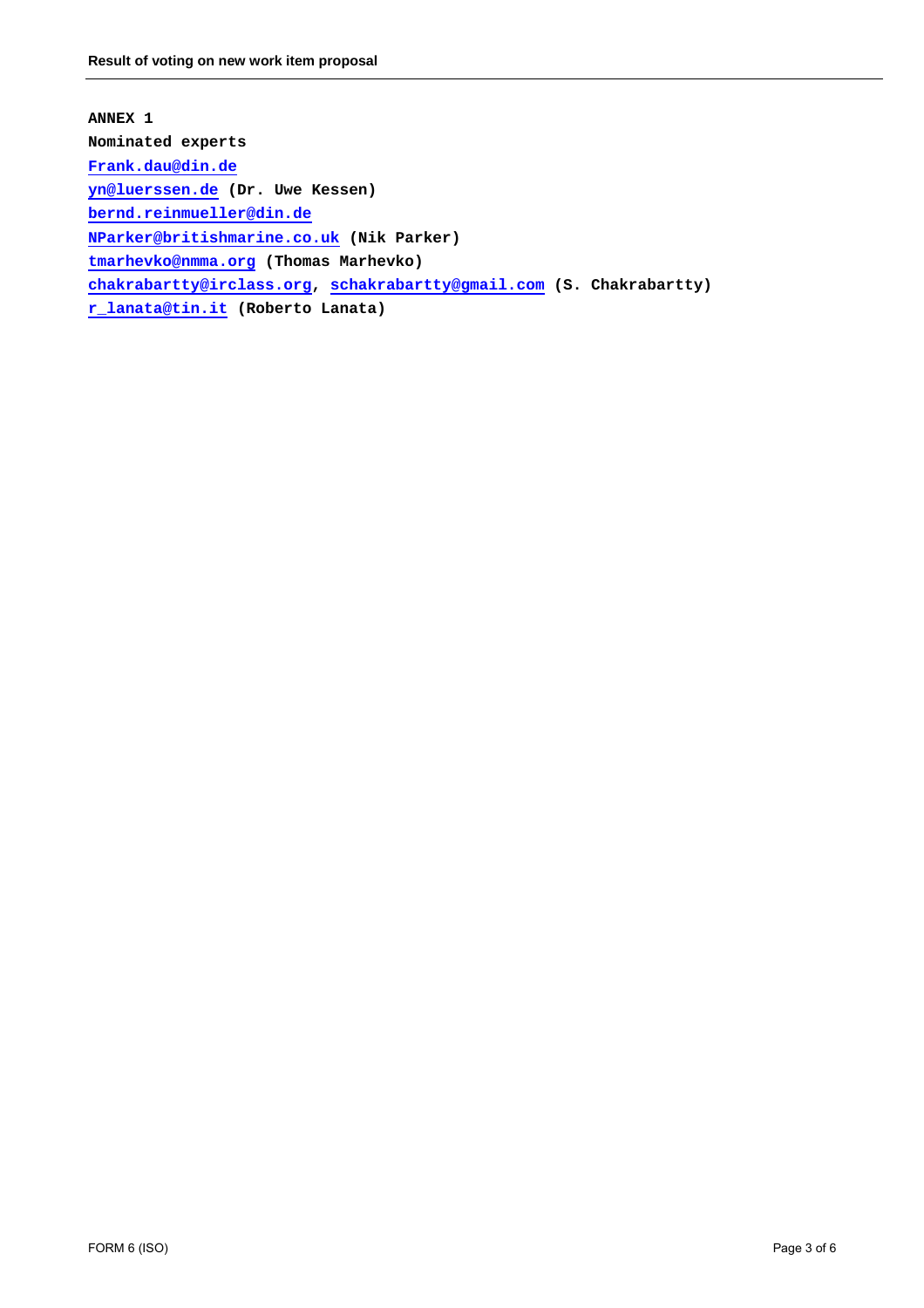# **Template for comments and secretariat observations Date: 2006-10-02** Date: 2006-10-02 Document: ISO/TC8/SC1 N 206

| $\mathbf{1}$    | $\overline{2}$                                       | (3)                                                          | 4                                              | 5                                                                                                                   | (6)                                                                                                                                                       | (7)                                                          |
|-----------------|------------------------------------------------------|--------------------------------------------------------------|------------------------------------------------|---------------------------------------------------------------------------------------------------------------------|-----------------------------------------------------------------------------------------------------------------------------------------------------------|--------------------------------------------------------------|
| MB <sup>1</sup> | Clause No./<br>Subclause No./<br>Annex<br>(e.g. 3.1) | Paragraph/<br>Figure/Table/<br><b>Note</b><br>(e.g. Table 1) | <b>Type</b><br>of<br>com-<br>ment <sup>2</sup> | Comment (justification for change) by the MB                                                                        | Proposed change by the MB                                                                                                                                 | <b>Secretariat observations</b><br>on each comment submitted |
| DE              | Title                                                |                                                              | te                                             | The standard describe the "measurement and<br>assessment" of the paint and not an "analysis".                       | Please change to assessment.                                                                                                                              |                                                              |
| DE              | Title                                                |                                                              | te                                             | What is the definition for "Large Yachts"?                                                                          | Please define "Large Yacht" and add it to 3.                                                                                                              |                                                              |
| DE              | Introduction                                         | First<br>paragraph                                           | te                                             | What means "paint finish"?                                                                                          | Please define "paint finish" and add it to 3.                                                                                                             |                                                              |
| DE              |                                                      | First<br>paragraph                                           | te                                             | The standard describe the "measurement and<br>assessment" of the paint and not an "analysis".                       | Please change to assessment.                                                                                                                              |                                                              |
| DE              |                                                      | Second<br>paragraph                                          | te                                             | Please use SI units.                                                                                                | $meters = m$                                                                                                                                              |                                                              |
| DE              |                                                      | <b>Third</b><br>paragraph                                    | te                                             | What is the definition for "Large Pleasure Yachts"?                                                                 | Please define "Large Pleasure Yacht" and add it to<br>3.                                                                                                  |                                                              |
| DE              | $\overline{2}$                                       |                                                              | te                                             | Only the standards that will be needed for the test<br>methods have to reference.                                   | More information could be reference in the last<br>clause "bibliography".                                                                                 |                                                              |
| CN              | $\overline{2}$                                       |                                                              | Ed                                             |                                                                                                                     | We suggest that the chapter of "Terms and<br>definitions" should be edited after consulting ISO<br>4618-1:1998, ISO 4618-2:1999, and ISO 4618-<br>3:1999. |                                                              |
| DE              | $\mathbf{3}$                                         |                                                              | te                                             | Most of the definitions are describe in other standards.                                                            | See ISO 4618                                                                                                                                              |                                                              |
| DE              | 5                                                    |                                                              | te                                             | The definitions of the test methods are describe in other<br>standards.                                             | See                                                                                                                                                       |                                                              |
| <b>DE</b>       | 5                                                    |                                                              | ed                                             |                                                                                                                     | Please describe the sampling, the test panels (for<br>example: substrate, preparation and coating,<br>drying, thickness of the coating)                   |                                                              |
| <b>DE</b>       | 5.4                                                  |                                                              | te                                             | What means "both evaluation types are individual<br>wiighted and contribute to the total appearance<br>perception"? | If it is important for the result, please describe<br>exact the algorithm of the calculation.                                                             |                                                              |

1 **MB** = Member body (enter the ISO 3166 two-letter country code, e.g. CN for China; comments from the ISO/CS editing unit are identified by **\*\***)

2 **Type of comment: ge** = general **te** = technical **ed** = editorial

**NOTE** Columns 1, 2, 4, 5 are compulsory.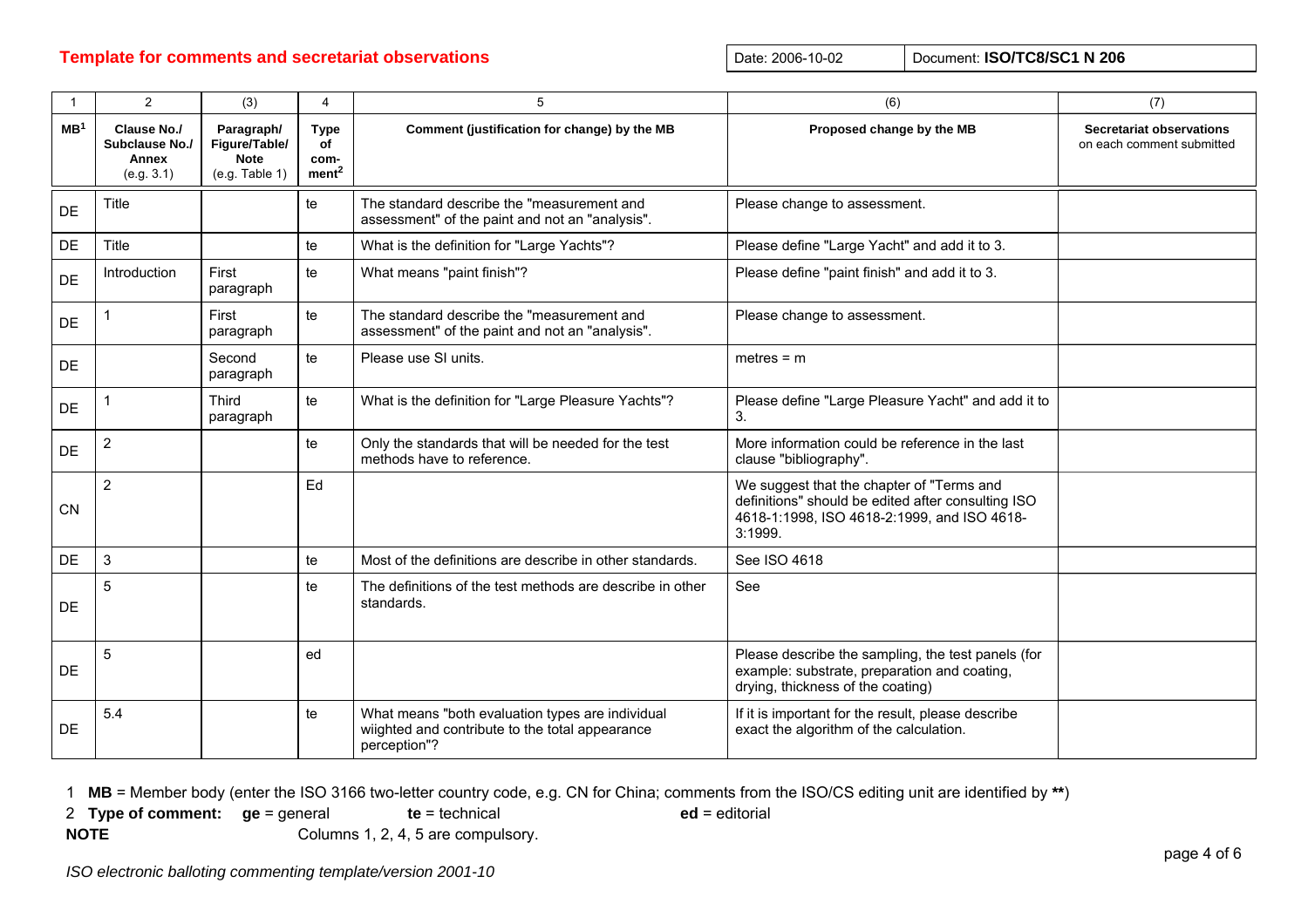# **Template for comments and secretariat observations Date: 2006-10-02** Date: 2006-10-02 Document: ISO/TC8/SC1 N 206

| $\overline{1}$  | $\overline{2}$                                              | (3)                                                          | 4                                              | 5                                                                                   | (6)                                                                                | (7)                                                          |
|-----------------|-------------------------------------------------------------|--------------------------------------------------------------|------------------------------------------------|-------------------------------------------------------------------------------------|------------------------------------------------------------------------------------|--------------------------------------------------------------|
| MB <sup>1</sup> | <b>Clause No./</b><br>Subclause No./<br>Annex<br>(e.g. 3.1) | Paragraph/<br>Figure/Table/<br><b>Note</b><br>(e.g. Table 1) | <b>Type</b><br>of<br>com-<br>ment <sup>2</sup> | Comment (justification for change) by the MB                                        | Proposed change by the MB                                                          | <b>Secretariat observations</b><br>on each comment submitted |
| DE              | 6.1                                                         |                                                              | te                                             | The test method is well describe in ISO 2813.                                       | Please delete the text and do only a reference to<br>ISO 2813.                     |                                                              |
| DE              | 6.2<br>Annex A                                              | First<br>sentence                                            | te                                             | What means "external coating?"                                                      | Please define.                                                                     |                                                              |
| DE              | 6.2                                                         | Second<br>sentence                                           | te                                             | Why a 60 ° specular glossmeter will be used?                                        | To measure high gloss paint (> 70) a specular<br>glossmeter with 20° shall be use. |                                                              |
| <b>DE</b>       | $\overline{7}$                                              |                                                              | ed                                             |                                                                                     | Please refere to the ISO standards that will be<br>needed for measuring.           |                                                              |
| DE              | 8.2                                                         | First<br>sentence                                            | te                                             | What means "applied on the surface smoothly?"                                       | Please define.                                                                     |                                                              |
| DE              | 8.2                                                         | Second<br>sentence                                           | te                                             | How can controlled the viewing 60° angle?                                           | Please add nearly or the precision.                                                |                                                              |
| DE              | 8.2                                                         | Last<br>sentence                                             | te                                             | First the coating should be examine at three metres and<br>now at 5 metres.         | Please clear up this difference.                                                   |                                                              |
| DE              | 8.3                                                         | Second                                                       | te                                             | The marking "wave-scan DOI" is a registered name.                                   | Please describe the test equipment.                                                |                                                              |
|                 |                                                             | sentence                                                     |                                                |                                                                                     | The new test equipment is call "wave-scan dual".                                   |                                                              |
| DE              | Annex A                                                     |                                                              | $ed +$<br>te                                   | The scope is to establish an experimental method                                    | The measurement of gloss is not an experimental<br>method.                         |                                                              |
|                 | A.1                                                         |                                                              |                                                |                                                                                     |                                                                                    |                                                              |
| DE              | A.2                                                         |                                                              | te                                             | For measuring high gloss (> 70) the glossmeter<br>measurements system shall be 20°. | See ISO 2813 clause 1.                                                             |                                                              |
| DE              | A.2                                                         | Second<br>sentence                                           | te                                             | Accuracy must be at least 1 decimal place (0,1).                                    | Please add: the measurement value will in whole<br>numbers.                        |                                                              |
| <b>DE</b>       | A.2                                                         | <b>Third</b><br>paragraph                                    | te                                             | Why is the calibration describe?                                                    | See ISO 2813. It is better describe in the original<br>standard.                   |                                                              |
| DE              | A.3                                                         | Second<br>sentence                                           | te                                             | What means 15/20 days?                                                              | Please describe more exactly when 15 or 20 days.                                   |                                                              |

1 **MB** = Member body (enter the ISO 3166 two-letter country code, e.g. CN for China; comments from the ISO/CS editing unit are identified by **\*\***)

2 **Type of comment: ge** = general **te** = technical **ed** = editorial

**NOTE** Columns 1, 2, 4, 5 are compulsory.